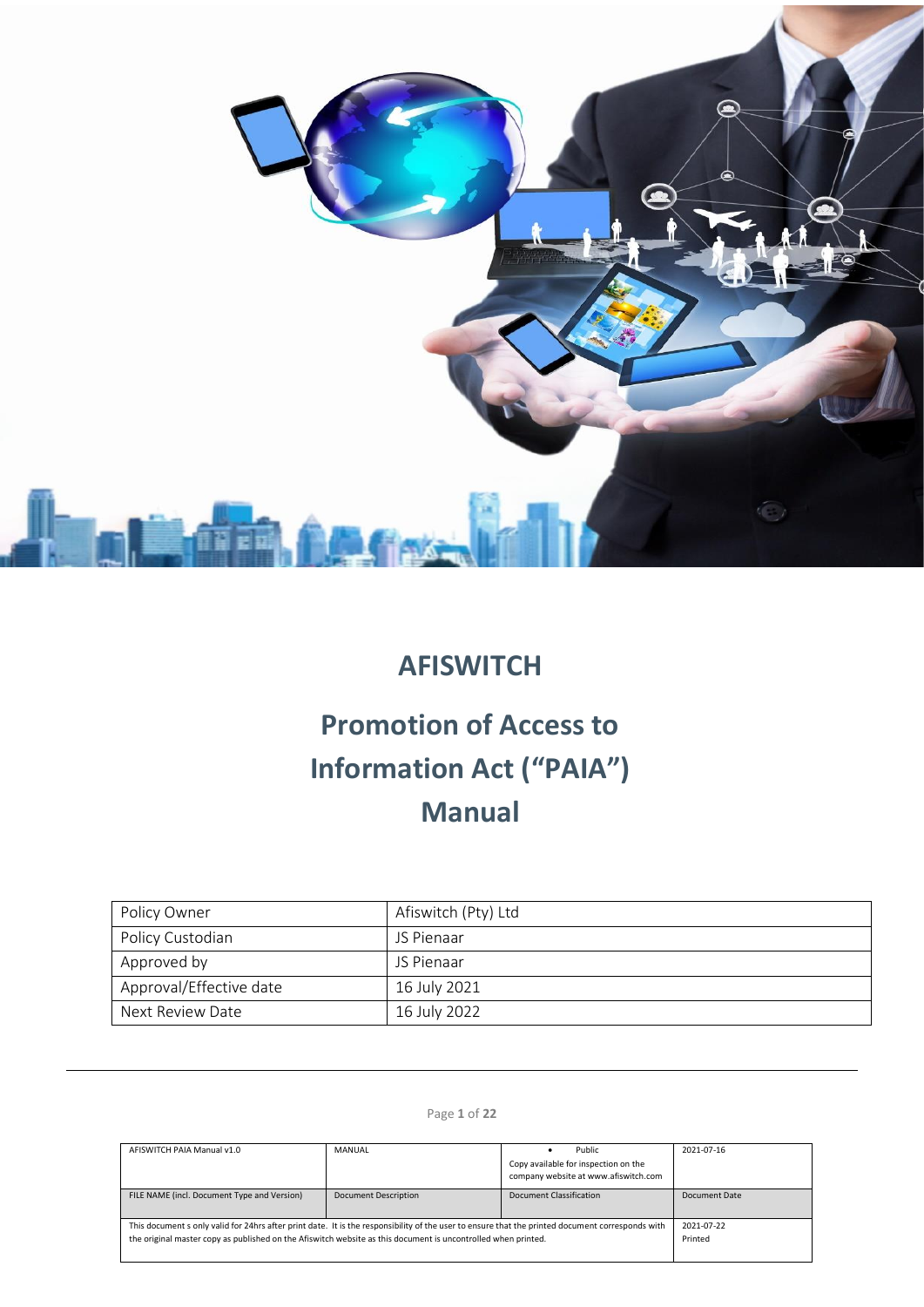# Table of Contents

# Page **2** of **22**

| AFISWITCH PAIA Manual v1.0                                                                                                                       | MANUAL                      | Public                               | 2021-07-16    |
|--------------------------------------------------------------------------------------------------------------------------------------------------|-----------------------------|--------------------------------------|---------------|
|                                                                                                                                                  |                             | Copy available for inspection on the |               |
|                                                                                                                                                  |                             | company website at www.afiswitch.com |               |
| FILE NAME (incl. Document Type and Version)                                                                                                      | <b>Document Description</b> | Document Classification              | Document Date |
| This document s only valid for 24hrs after print date. It is the responsibility of the user to ensure that the printed document corresponds with |                             |                                      | 2021-07-22    |
| the original master copy as published on the Afiswitch website as this document is uncontrolled when printed.                                    |                             |                                      | Printed       |
|                                                                                                                                                  |                             |                                      |               |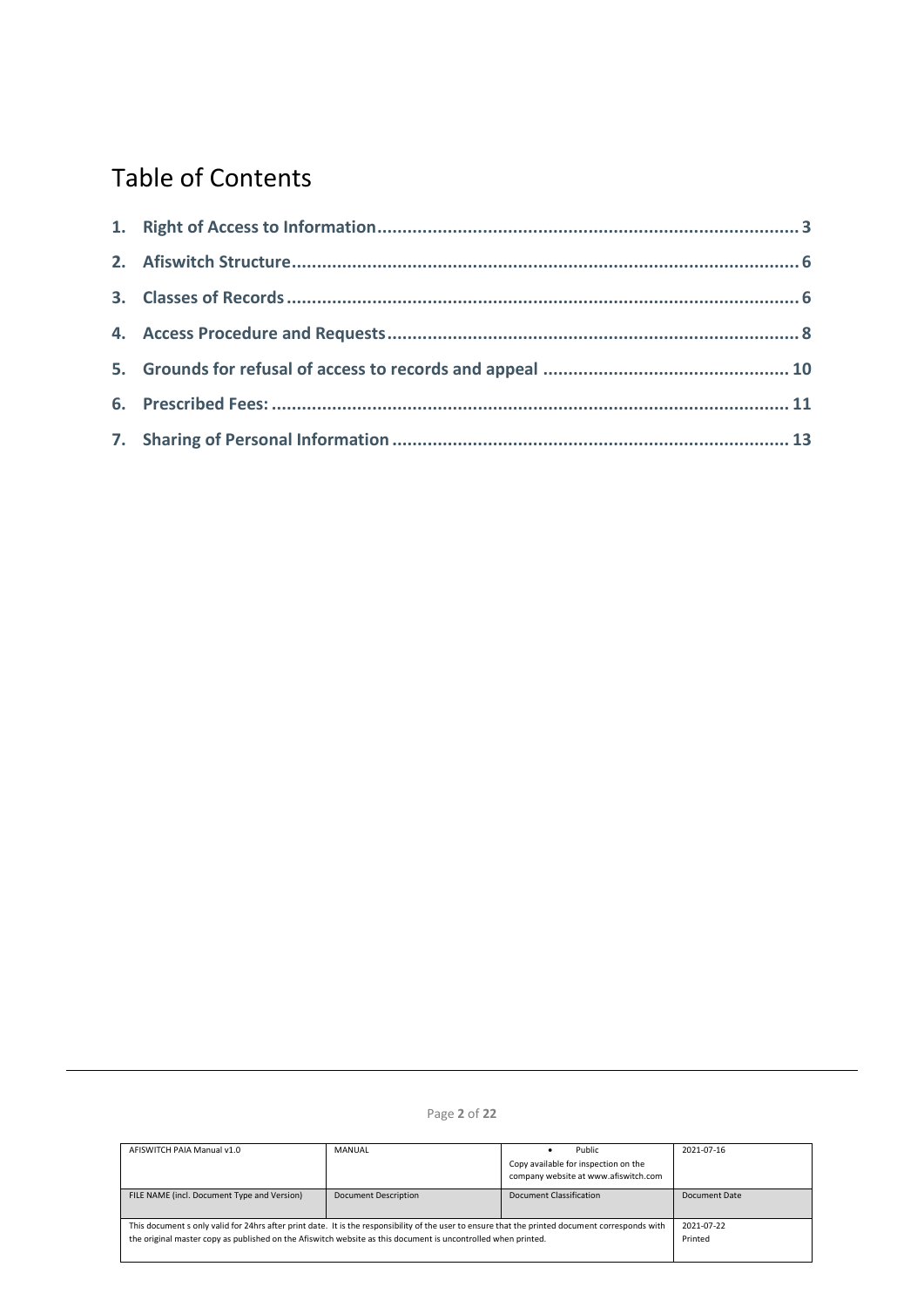# <span id="page-2-0"></span>**1. Right of Access to Information**

# **1.1. Introduction**

1.1.1. The 1996 South African Constitution, by providing a statutory right of access on request to any record held by the state as well as access to records held by private bodies, entrenches the fundamental right to information.

The Promotion of Access to Information Act 2 of 2000 ("the Act"), which came into effect on 9 March 2001, seeks to advance the values of transparency and accountability in South Africa and provides the mechanism for requesters to exercise and protect their constitutional right to request access to a record.

- 1.1.2. The Act establishes the following statutory rights of requesters to any record of a private body if:
	- That record is required for the exercise or protection of any of his or her legal rights;
	- That requester complies with all the procedural requirements; and
	- Access is not refused in terms of any ground referred to in the Act.

In terms of the Act private bodies are required to publish a manual to assist requesters who wish to request access to a record.

# **1.2. Availability of the Afiswitch PAIA Manual and Entry Point for requests**

- 1.2.1. This document serves as the Afiswitch manual ("the Manual") in accordance with the requirements of section 51 of the Act to facilitate access to records held by Afiswitch. A copy of this Manual is available to the public in a PDF ("Portable Document Format") version on the website of Afiswitch at www.afiswitch.com or on request from the Information Officer referred to in this Manual. Afiswitch endorses the spirit of the Act and believes that this Manual will assist requesters in exercising their rights.
- 1.2.2. In summary, the Manual provides information on the:
	- Contact details of the Information Officer;
	- Structure and functions of Afiswitch;
	- Subjects and categories of records that are held by Afiswitch; and

| AFISWITCH PAIA Manual v1.0                                                                                                                                                                                                                                        | <b>MANUAL</b>               | Public<br>Copy available for inspection on the<br>company website at www.afiswitch.com | 2021-07-16            |
|-------------------------------------------------------------------------------------------------------------------------------------------------------------------------------------------------------------------------------------------------------------------|-----------------------------|----------------------------------------------------------------------------------------|-----------------------|
| FILE NAME (incl. Document Type and Version)                                                                                                                                                                                                                       | <b>Document Description</b> | Document Classification                                                                | Document Date         |
| This document s only valid for 24hrs after print date. It is the responsibility of the user to ensure that the printed document corresponds with<br>the original master copy as published on the Afiswitch website as this document is uncontrolled when printed. |                             |                                                                                        | 2021-07-22<br>Printed |

#### Page **3** of **22**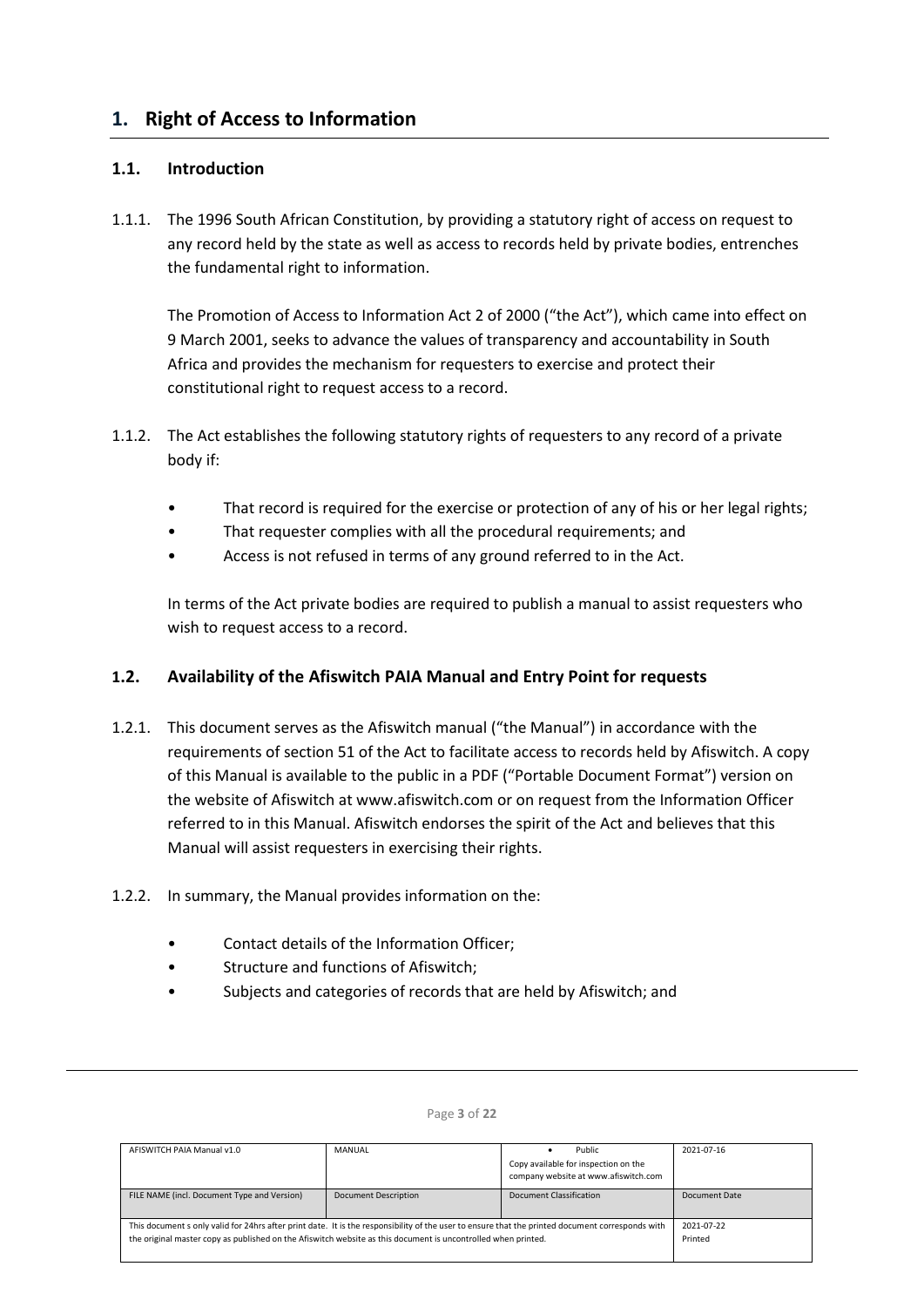• Procedure that needs to be followed and criteria that have to be met by a requester to request access to a record

# **1.3. Who may request access to information:**

- 1.3.1. The Act provides that a requester is only entitled to access to a record if the record is required for the exercise or protection of a right. Only requests for access to a record, where the requester has satisfied the Information Officer that the record is required to exercise or protect a right, will be considered. A requester may act in different capacities in making a request for a record. This will influence the amount to be charged when a request has been lodged.
- 1.3.2. Requesters may make a request as:
	- A personal requester who requests a record about him/herself;
	- An agent requester who requests a record on behalf of someone else with that person's consent and where it is required for the protection of that person's legal right;
	- A third-party requester who requests a record about someone else with that person's consent and where it is required for the protection of that person's legal right; and
	- A public body who may request a record if:
		- It fulfills the requirements of procedural compliance;
		- The record is required for the exercise or protection of a right; and
		- No grounds for refusal exist.

### **1.4. Contact Details of Afiswitch Information Officer:**

1.4.1. The Chief Executive Officer of Afiswitch has delegated his powers to the Information Officer below in terms of the Act to handle all requests on Afiswitch's behalf and ensure that the requirements of the Act are administered in a fair, objective and unbiased manner.

Afiswitch contact details

## **Information Officer: JS Pienaar**

| <b>Contact Person:</b>   | JS Pienaar                                       |
|--------------------------|--------------------------------------------------|
| Postal address:          | PO Box 7207, Centurion 0046                      |
| <b>Physical Address:</b> | Jean Park Chambers, Building 1, 252 Jean Avenue, |

| AFISWITCH PAIA Manual v1.0                                                                                                                                                                                                                                        | MANUAL                      | Public<br>Copy available for inspection on the<br>company website at www.afiswitch.com | 2021-07-16            |
|-------------------------------------------------------------------------------------------------------------------------------------------------------------------------------------------------------------------------------------------------------------------|-----------------------------|----------------------------------------------------------------------------------------|-----------------------|
| FILE NAME (incl. Document Type and Version)                                                                                                                                                                                                                       | <b>Document Description</b> | Document Classification                                                                | Document Date         |
| This document s only valid for 24hrs after print date. It is the responsibility of the user to ensure that the printed document corresponds with<br>the original master copy as published on the Afiswitch website as this document is uncontrolled when printed. |                             |                                                                                        | 2021-07-22<br>Printed |

#### Page **4** of **22**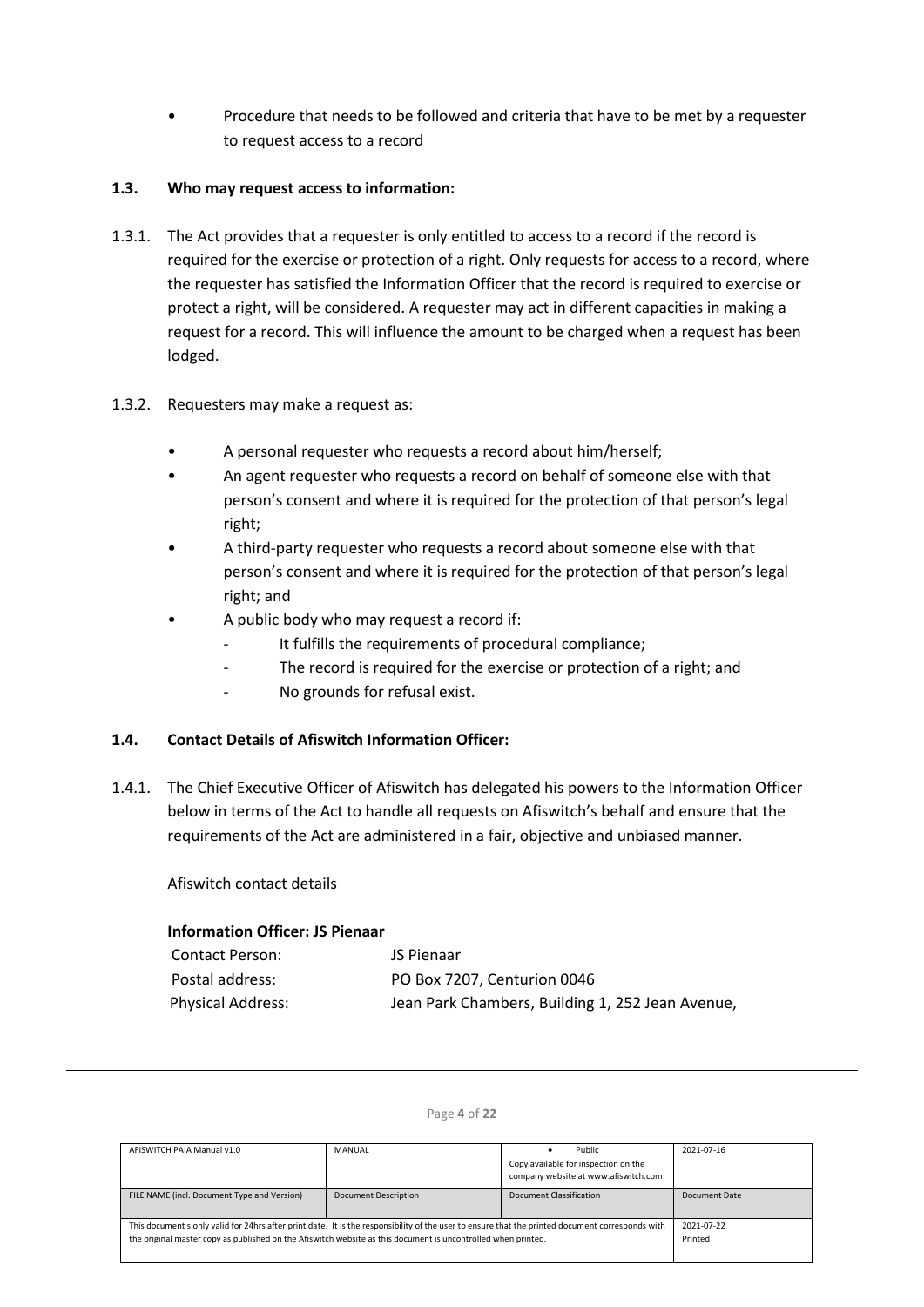|               | Centurion, 0157                  |
|---------------|----------------------------------|
| E-mail:       | informationofficer@afiswitch.com |
| Phone number: | +27 (0) 12 679 9100              |

## **1.5. Policy with regard to Confidentiality and Access to Information:**

- 1.5.1. Afiswitch will protect the confidentiality of information provided to it by third parties, subject to Afiswitch's obligations to disclose information in terms of any applicable law or a court order requiring disclosure of the information. If access is requested to a record that contains information about a third party, Afiswitch is obliged to attempt to contact this third party to inform them of the request.
- 1.5.2. This enables the third party the opportunity of responding by either consenting to the access or by providing reasons why the access should be denied. In the event that the third party furnishing reasons for the support or denial of access, the Information Officer will consider these reasons in determining whether access should be granted, or not.

# **1.6. SAHRC guidance to Requesters on how to use the Act: Sec 51 (1) (b)**

1.6.1. The South African Human Rights Commission ("SAHRC") is required in terms of section 10 of the Act to compile a guide that will facilitate ease of use of the Act for requesters. It contains information to assist a person wishing to exercise a right in terms of the Act.

The SAHRC guide is available from the SAHRC website a[t www.sahrc.org.za/home/](http://www.sahrc.org.za/home/) 21/files/Reports/PAIA20%GUIDE%english.pdf.

You may also request any additional information to assist you in making a request from the SAHRC.

Please direct any queries to: The South African Human Rights Commission: PAIA Unit

Physical Address: Postal Address: Forum 3 **Private Bag 2700** Braampark Office Park, The Contract of the Houghton, Braamfontein 2041 Tel: +27 (0) 11 877 3600 (Head Office) Fax: +27 (0) 11 403 0668 +27 (0) 11 877 3750 (GP Office) E-mail: info@sahrc.org.za Website[: www.sahrc.org.za](http://www.sahrc.org.za/)

| AFISWITCH PAIA Manual v1.0                                                                                                                       | MANUAL                      | Public                               | 2021-07-16    |
|--------------------------------------------------------------------------------------------------------------------------------------------------|-----------------------------|--------------------------------------|---------------|
|                                                                                                                                                  |                             | Copy available for inspection on the |               |
|                                                                                                                                                  |                             | company website at www.afiswitch.com |               |
| FILE NAME (incl. Document Type and Version)                                                                                                      | <b>Document Description</b> | Document Classification              | Document Date |
|                                                                                                                                                  |                             |                                      |               |
| This document s only valid for 24hrs after print date. It is the responsibility of the user to ensure that the printed document corresponds with |                             |                                      | 2021-07-22    |
| the original master copy as published on the Afiswitch website as this document is uncontrolled when printed.                                    |                             |                                      | Printed       |
|                                                                                                                                                  |                             |                                      |               |

#### Page **5** of **22**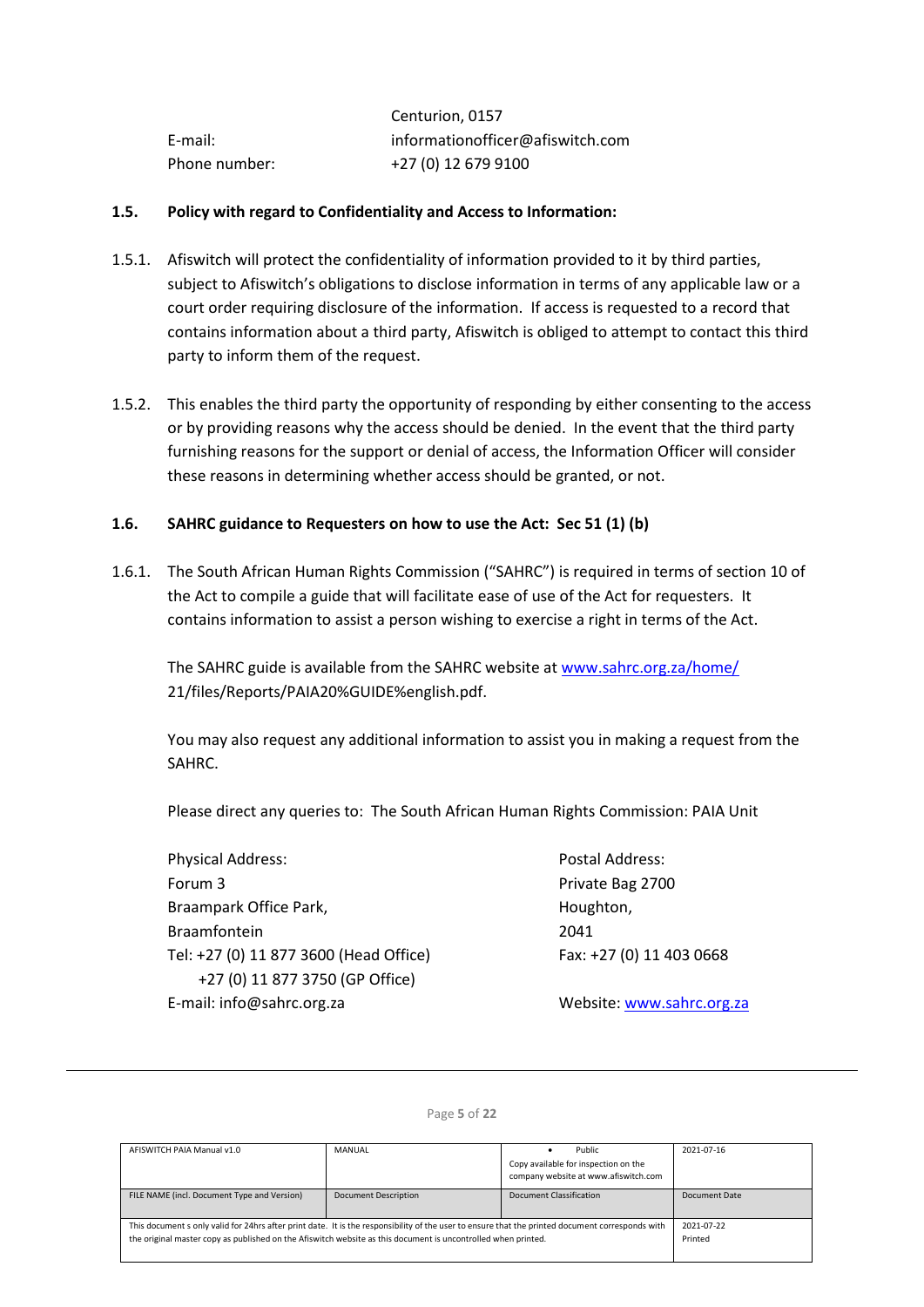# <span id="page-5-0"></span>**2. Afiswitch Structure**

# **2.1. Scope**

This Manual has been prepared in respect of Afiswitch.

# **2.2. Afiswitch Profile**

Afiswitch performs fingerprint clearances on behalf of the SA Police Service (SAPS) against the SAPS fingerprint database of all known convicted and/or case awaiting trial persons to determine the previous conviction and/or case awaiting trial status of an applicant relating to:

- any pre-employment enquiry,
- corporate enquiry,
- statutory requirement,
- application for a Professional Driving Permit (PrDP) and
- registration with the Private Security Industry Regulatory Authority (PSIRA).

Afiswitch services and solutions are available throughout South Africa.

# <span id="page-5-1"></span>**3. Classes of Records**

# **3.1. Automatic Disclosure: Records automatically available to the Public**

No notice has been published in terms of section 52 of the Act.

### **3.2. Legislative requirements: Records available in accordance with other legislation**

# 3.2.1. Records are kept in accordance with such other legislation as applicable which includes, but is not limited to:

- Banks Act 94 of 1990
- Basic Conditions of Employment Act 75 of 1997
- Broad-Based Black Economic Empowerment Act 53 of 2003
- Civil Proceedings Evidence Act, 1965 (Act 25 of 1965)
- Companies Act 71 of 2008
- Compensation for Occupational Injuries and Diseases Act 130 of 1993
- Competition Act 89 of 1998
- Constitution of South Africa Act 108 of 1996

| AFISWITCH PAIA Manual v1.0                                                                                                                       | <b>MANUAL</b>        | Public                               | 2021-07-16    |
|--------------------------------------------------------------------------------------------------------------------------------------------------|----------------------|--------------------------------------|---------------|
|                                                                                                                                                  |                      | Copy available for inspection on the |               |
|                                                                                                                                                  |                      | company website at www.afiswitch.com |               |
| FILE NAME (incl. Document Type and Version)                                                                                                      | Document Description | Document Classification              | Document Date |
| This document s only valid for 24hrs after print date. It is the responsibility of the user to ensure that the printed document corresponds with |                      |                                      | 2021-07-22    |
| the original master copy as published on the Afiswitch website as this document is uncontrolled when printed.                                    |                      |                                      | Printed       |
|                                                                                                                                                  |                      |                                      |               |

#### Page **6** of **22**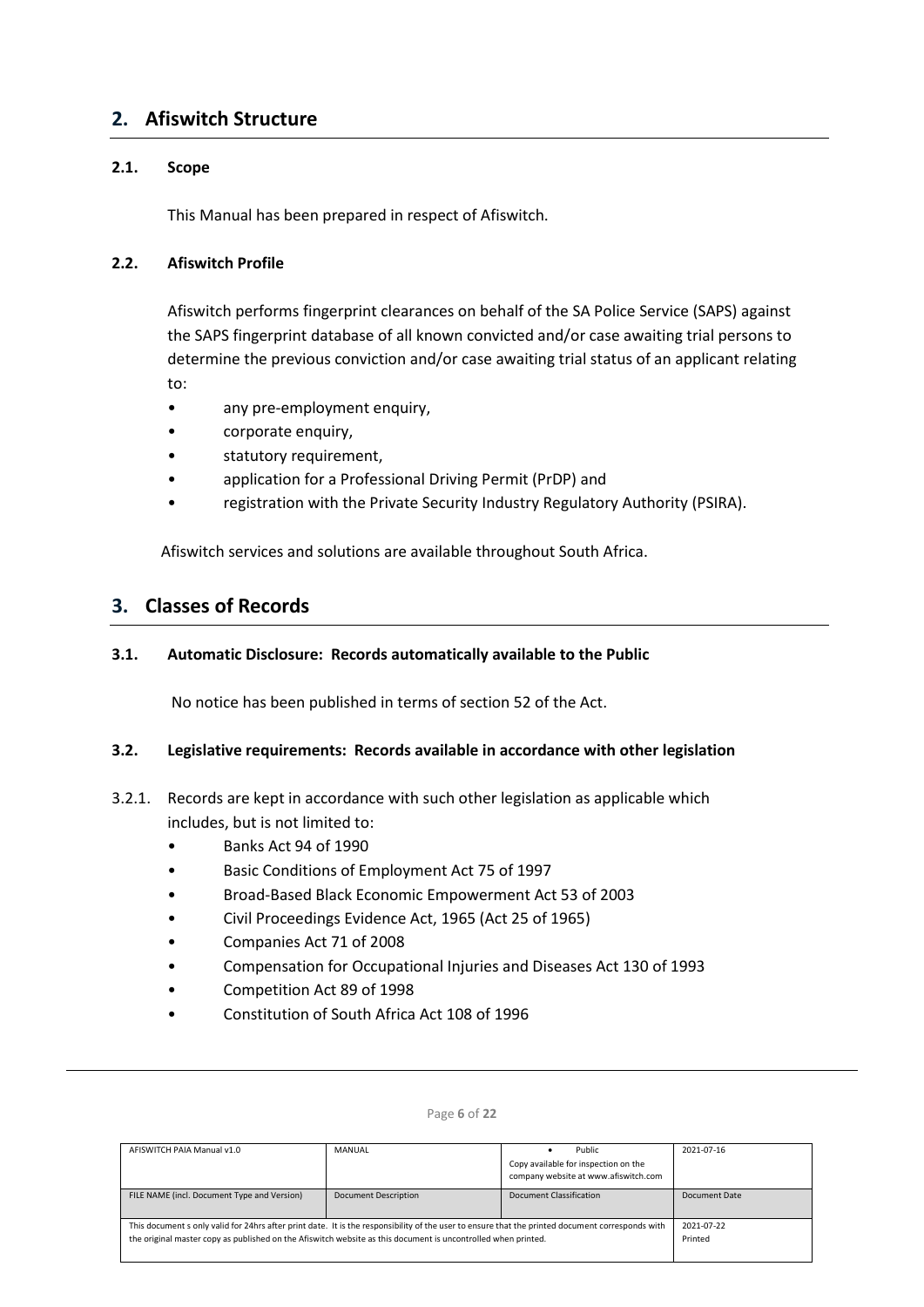- Copyright Act 98 of 1987
- Consumer Protection Act 68 of 2008
- Criminal Procedure Act 51 of 1977
- Customs and Excise Act, 1964
- Deeds Registries Act 57 of 1937
- Debt Collectors Act 114 of 1998
- Electronic Communications and Trans-actions Act 25 of 2002
- Employment Equity Act 55 of 1998
- Finance Act 2 of 2007
- Firearms Control Act 60 of 2000;
- Income Tax Act 58 of 1962
- Insider Trading Act 135 of 1998
- Insolvency Act 24 of 1936
- Labour Relations Act 66 of 1995
- Long Term Insurance Act 52 of 1998
- Magistrates Court Act 32 of 1944
- Non Profit Organisations Act 71 of 1997
- Occupational Health and Safety Act 85 of 1993
- Patents Act 57 of 1987
- Pension Funds Act 24 of 1956
- Prevention of Organised Crime Act 14 of 1998
- Protection of Information Act, No. 84 of 1982
- Regulation of Interception of Communications and Provision of Communication Related Information Act 70 of 2002
- Securities Services Act 36 of 2004
- Short Term Insurance Act. 53 of 1998
- Skills Development Act 97 of 1998
- Skills Development Levies Act 97 of 1999
- South African Revenue Service Act 34 of 1997
- Statistics Act 6 of 1999
- Tax on Retirement Funds Act No 38 of 1996
- Trust Property Control Act 57 of 1988
- Unemployment Insurance Act 63 of 2001
- Value Added Tax Act 89 of 1991

| AFISWITCH PAIA Manual v1.0                                                                                                                       | MANUAL                      | Public                                                                       | 2021-07-16    |
|--------------------------------------------------------------------------------------------------------------------------------------------------|-----------------------------|------------------------------------------------------------------------------|---------------|
|                                                                                                                                                  |                             | Copy available for inspection on the<br>company website at www.afiswitch.com |               |
|                                                                                                                                                  |                             |                                                                              |               |
| FILE NAME (incl. Document Type and Version)                                                                                                      | <b>Document Description</b> | Document Classification                                                      | Document Date |
|                                                                                                                                                  |                             |                                                                              |               |
| This document s only valid for 24hrs after print date. It is the responsibility of the user to ensure that the printed document corresponds with |                             |                                                                              | 2021-07-22    |
| the original master copy as published on the Afiswitch website as this document is uncontrolled when printed.                                    |                             |                                                                              | Printed       |
|                                                                                                                                                  |                             |                                                                              |               |

#### Page **7** of **22**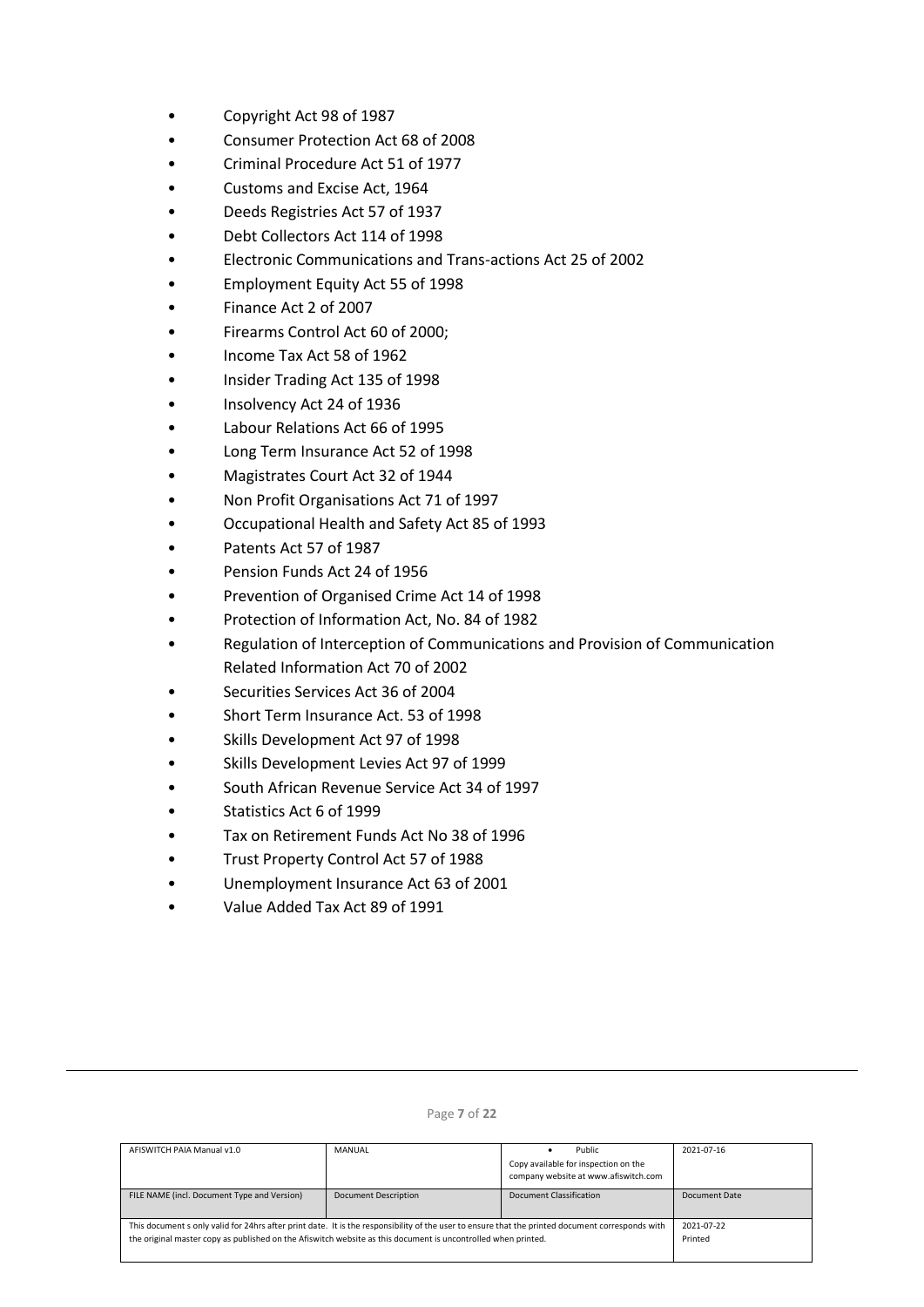# <span id="page-7-0"></span>**4. Access Procedure and Requests**

The purpose of this section is to provide requesters with sufficient guidelines and procedures to facilitate a request for access to a record held by Afiswitch.

It is important to note that an application for access to information can be refused in the event that the application does not comply with the procedural requirements of the Act. In addition, the successful completion and submission of an access request form does not automatically allow the requester access to the requested record. An application for access to a record is subject to certain limitations if the requested record falls within a certain category as specified within Part 3 Chapter 4 of the Act.

If it is reasonably suspected that the requester has obtained access to Afiswitch records through the submission of materially false or misleading information, legal proceedings may be instituted against such requester.

# **4.1. Guidance on Completion of Prescribed Access Form:**

- 4.1.1. In order for Afiswitch to facilitate your access to a record you need to complete the attached prescribed access form attached as Annexure A. Please take note that the prescribed access form must be completed in full, failure to do so will result in the process being delayed until such additional information is provided. Afiswitch will not be held liable for delays due to receipt of incomplete forms. Due cognisance should be taken of the following instructions when completing the Access Request Form because the Information Officer shall not process any request for access to a record until satisfied that all requirements have been met:
	- 1. The Access Request Form must be completed in the English language.
	- 2. Proof of identity is required to authenticate the requester's identify. If the requester acts as an agent requester, the requester shall provide proof of the identity of the person on whose behalf the request is made, the authority or mandate given to the requester by such person and proof of the identity of the requester as provided above.
	- 3. Type or print in BLOCK LETTERS an answer to every question.
	- 4. If a question does not apply, state "N/A" in response to that question.
	- 5. If there is nothing to disclose in reply to a particular question, state "nil" in response to that question.
	- 6. If there is insufficient space on a printed form in which to answer a question, additional information may be provided on an additional attached folio.

| AFISWITCH PAIA Manual v1.0                                                                                                                                                                                                                                        | MANUAL                      | Public<br>Copy available for inspection on the<br>company website at www.afiswitch.com | 2021-07-16            |
|-------------------------------------------------------------------------------------------------------------------------------------------------------------------------------------------------------------------------------------------------------------------|-----------------------------|----------------------------------------------------------------------------------------|-----------------------|
| FILE NAME (incl. Document Type and Version)                                                                                                                                                                                                                       | <b>Document Description</b> | Document Classification                                                                | Document Date         |
| This document s only valid for 24hrs after print date. It is the responsibility of the user to ensure that the printed document corresponds with<br>the original master copy as published on the Afiswitch website as this document is uncontrolled when printed. |                             |                                                                                        | 2021-07-22<br>Printed |

#### Page **8** of **22**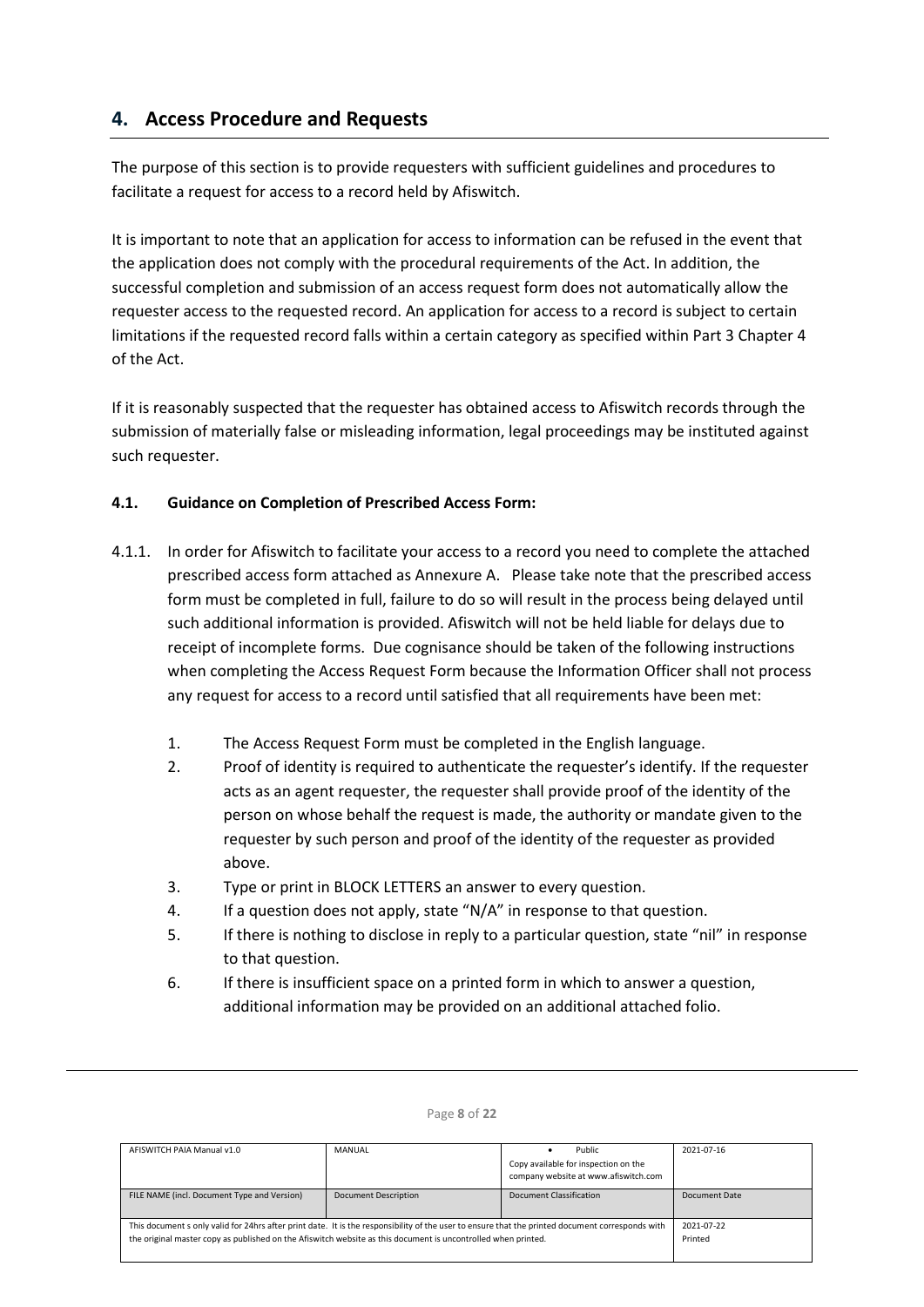7. When the use of an additional folio is required, precede each answer thereon with the title applicable to that question.

# **4.2. Submission of Prescribed Access Form**

The completed Access Request Form must be submitted either via conventional mail, e-mail or fax and must be addressed to the Information Officer.

# **4.3. Payment of Prescribed Fees**

Payment details can be obtained from the Information Officer and payment can be made either via a direct deposit (no credit card payments are accepted). Proof of payment must be supplied. Four types of fees are provided for in terms of the Act:

- Request fee: An initial, non-refundable R57.00 (incl. VAT) is payable on submission. This fee is not applicable to Personal Requesters, referring to any person seeking access to records that contain their personal information.
- Reproduction fee: This fee is payable with respect to all records that are automatically available.
- Access fee: If the request for access is successful an access fee may be required to re-imburse Afiswitch for the costs involved in the search, reproduction and/or preparation of the record and will be calculated based on the Prescribed Fees.
- Deposit: A deposit of one third  $(1/3)$  of the amount of the applicable access fee, is payable if Afiswitch receives a request for access to information held on a person other than the requester himself/herself and the preparation for the record will take more than six (6) hours. In the event that access is refused to the requested record, the full deposit will be refunded to the requester.

# **4.4 Notification**

- 4.4.1. Afiswitch will within thirty (30) days of receipt of the request decide whether to grant or decline the request and give notice with reasons (if required) to that effect.
- 4.4.2. The thirty (30) day period within which Afiswitch has to decide whether to grant or refuse the request, may be extended for a further period of not more than thirty (30) days, if the request is for a large volume of information, or the request requires a search for information held at another office of Afiswitch and the information cannot be reasonably be obtained

| AFISWITCH PAIA Manual v1.0                                                                                                                       | MANUAL                      | Public                               | 2021-07-16    |
|--------------------------------------------------------------------------------------------------------------------------------------------------|-----------------------------|--------------------------------------|---------------|
|                                                                                                                                                  |                             | Copy available for inspection on the |               |
|                                                                                                                                                  |                             | company website at www.afiswitch.com |               |
| FILE NAME (incl. Document Type and Version)                                                                                                      | <b>Document Description</b> | Document Classification              | Document Date |
|                                                                                                                                                  |                             |                                      |               |
| This document s only valid for 24hrs after print date. It is the responsibility of the user to ensure that the printed document corresponds with |                             |                                      | 2021-07-22    |
| the original master copy as published on the Afiswitch website as this document is uncontrolled when printed.                                    |                             |                                      | Printed       |
|                                                                                                                                                  |                             |                                      |               |

#### Page **9** of **22**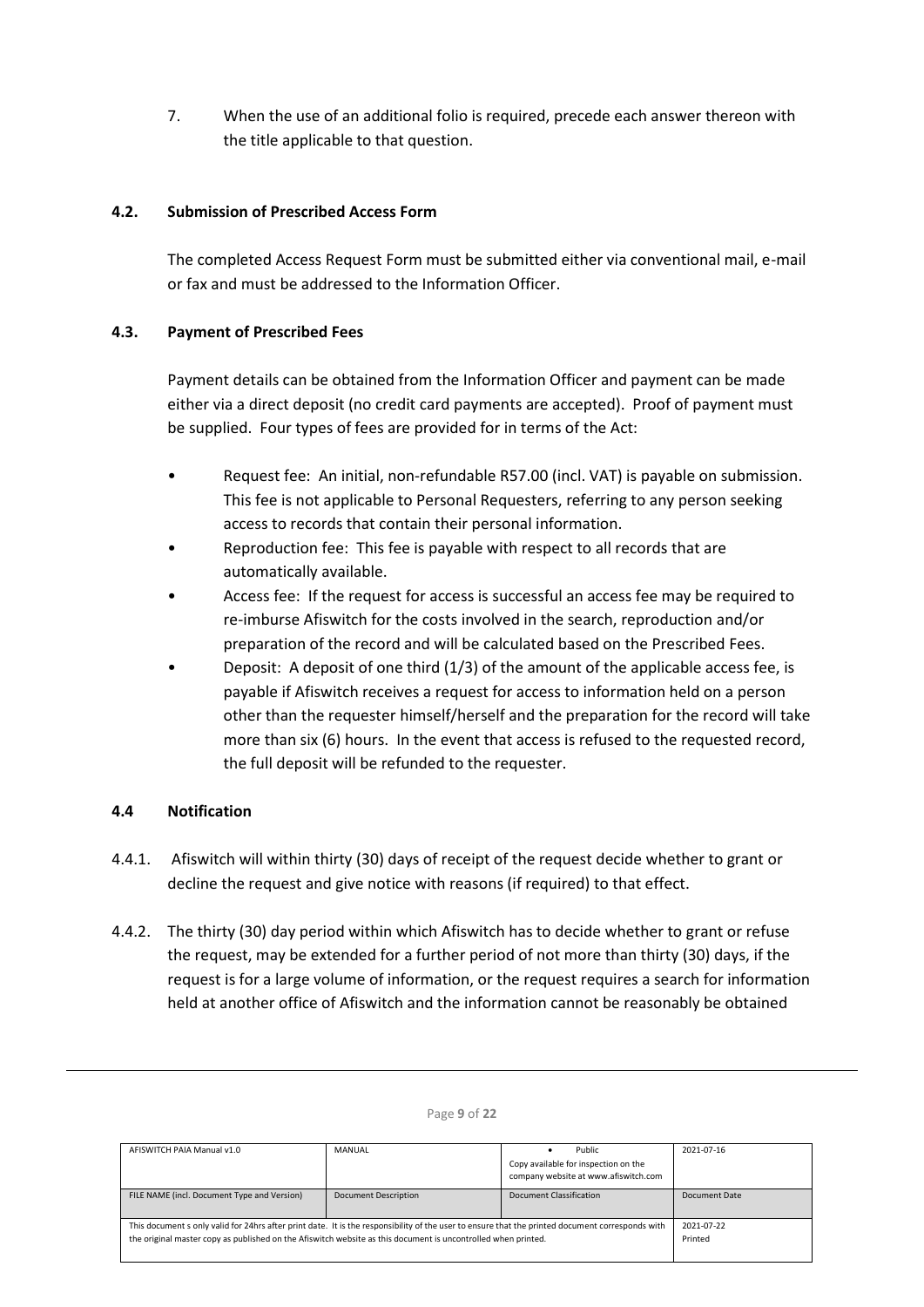within the original thirty (30) day period. Afiswitch will notify the requester in writer should an extension be sought.

- 4.4.3. If the request for access to a record is successful, the requester will be notified of the following:
	- The amount of the access fee payable upon gaining access to the record;
	- An indication of the form in which the access will be granted; and
	- Notice that the requester may lodge an application with a court against the payment of the access fee and the procedure, including the period, for lodging the application.
	- If the request for access to a record is not successful, the requester will be notified of the following:
		- Adequate reasons for the refusal (refer to Third Party Information and Grounds for Refusal); and
		- That the requester may lodge an application with a court against the refusal of the request and the procedure, including the period, for lodging the application.

# **4.5 Records that cannot be found or do not exist**

If Afiswitch has searched for a record and it is believed that the record either does not exist or cannot be found, the requester will be notified by way of an affidavit or affirmation. This will include the steps that were taken to try to locate the record.

# <span id="page-9-0"></span>**5. Grounds for refusal of access to records and appeal**

# **5.1 Grounds for Refusal**

The thirty (30) day period within which the Information Officer is required to reply to a request, as stipulated in the Act, shall commence only once a requester has complied with all the requirements of the Act in requesting access to a record, to the satisfaction of the Information Officer.

# 5.1.1. Requests may be refused on the following grounds, as set out in the Act:

• Mandatory protection of privacy of a third party who is a natural person, including a deceased person, which would involve the unreasonable disclosure of personal information of that natural person;

| AFISWITCH PAIA Manual v1.0                  | MANUAL                                                                                                                                                                                                                                                            | Public<br>Copy available for inspection on the<br>company website at www.afiswitch.com | 2021-07-16    |
|---------------------------------------------|-------------------------------------------------------------------------------------------------------------------------------------------------------------------------------------------------------------------------------------------------------------------|----------------------------------------------------------------------------------------|---------------|
| FILE NAME (incl. Document Type and Version) | <b>Document Description</b>                                                                                                                                                                                                                                       | Document Classification                                                                | Document Date |
|                                             | This document s only valid for 24hrs after print date. It is the responsibility of the user to ensure that the printed document corresponds with<br>the original master copy as published on the Afiswitch website as this document is uncontrolled when printed. |                                                                                        |               |

#### Page **10** of **22**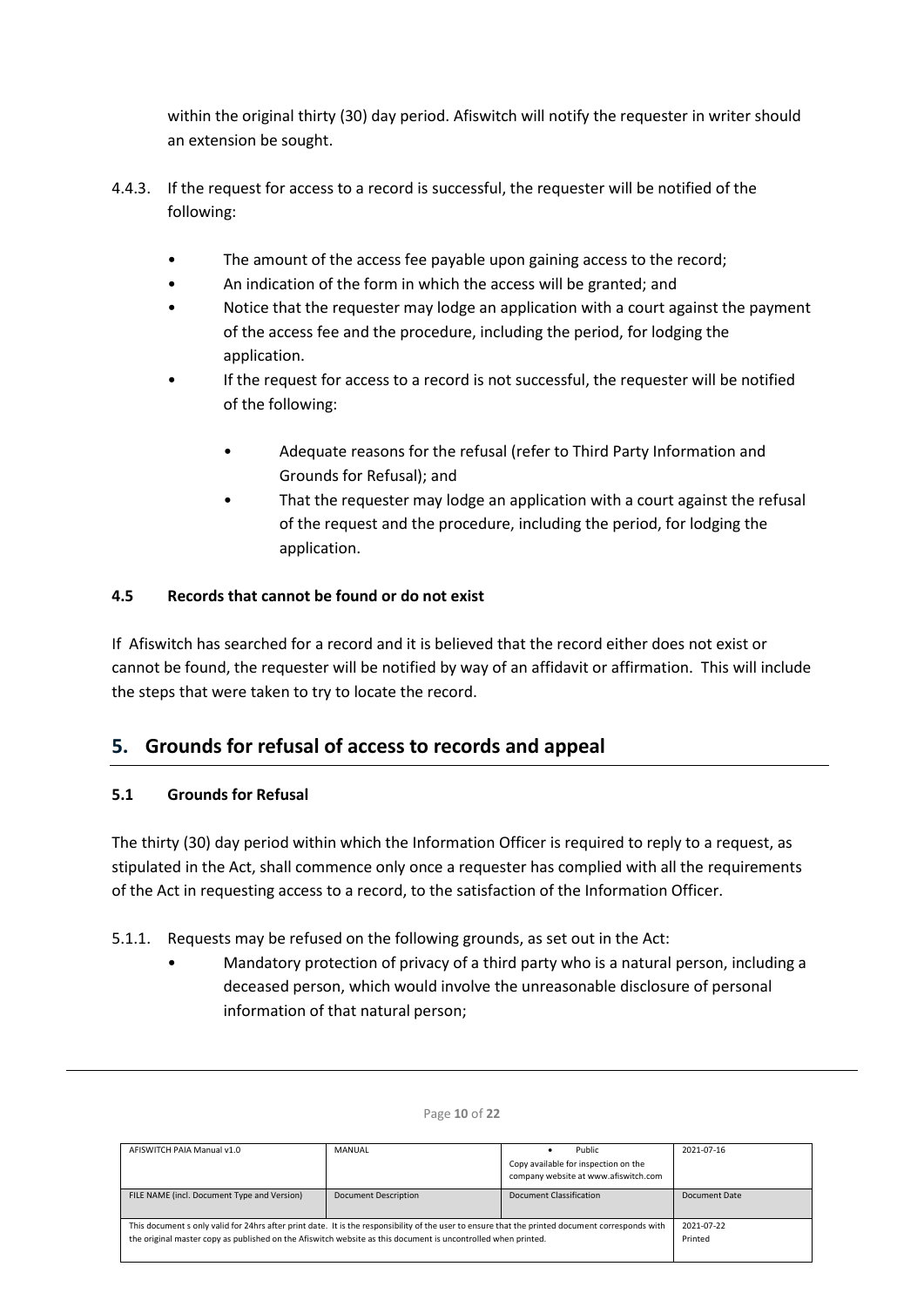- Mandatory protection of commercial information of a third party or Afiswitch, if the record contains:
	- Trade secrets of the third party or Afiswitch;
	- Financial, commercial, scientific or technical information which disclosure could likely cause harm to the financial or commercial interests of the third party or Afiswitch; and
	- Information disclosed in confidence by a third party to Afiswitch if the disclosure could put that third party to a disadvantage or commercial competition.
- Mandatory protection of certain confidential information of a third party if disclosure of the record would result in a breach of a duty of confidence owed to that party in terms of an agreement;
- Mandatory protection of the safety of individuals, and the protection of property;
- Mandatory protection of records privileged from production in legal proceedings, unless the legal privilege has been waived; and
- Mandatory protection of research information of a third party and of Afiswitch.

# **5.2. Appeal**

If a requester is aggrieved by the refusal of the Information Officer to grant a request for a record, the requester may, within thirty (30) days of notification of the Information Officer's decision, apply to court for appropriate relief.

# <span id="page-10-0"></span>**6. Prescribed Fees:**

# **6.1 Reproduction Fees**

The applicable fees (excluding VAT) for reproduction as referred to above are:

| Category                                                                                              | Rand  |
|-------------------------------------------------------------------------------------------------------|-------|
| For every photocopy of an A4-size page or part thereof                                                | 1.10  |
| For every printed copy of an A4-size page or part thereof held on a<br>computer or in electronic form | 0.75  |
| For a copy in a computer readable form:<br>Compact disc                                               | 70.00 |

| AFISWITCH PAIA Manual v1.0                                                                                                                                                                                                                                        | MANUAL                      | Public<br>Copy available for inspection on the<br>company website at www.afiswitch.com | 2021-07-16            |
|-------------------------------------------------------------------------------------------------------------------------------------------------------------------------------------------------------------------------------------------------------------------|-----------------------------|----------------------------------------------------------------------------------------|-----------------------|
| FILE NAME (incl. Document Type and Version)                                                                                                                                                                                                                       | <b>Document Description</b> | Document Classification                                                                | Document Date         |
| This document s only valid for 24hrs after print date. It is the responsibility of the user to ensure that the printed document corresponds with<br>the original master copy as published on the Afiswitch website as this document is uncontrolled when printed. |                             |                                                                                        | 2021-07-22<br>Printed |

#### Page **11** of **22**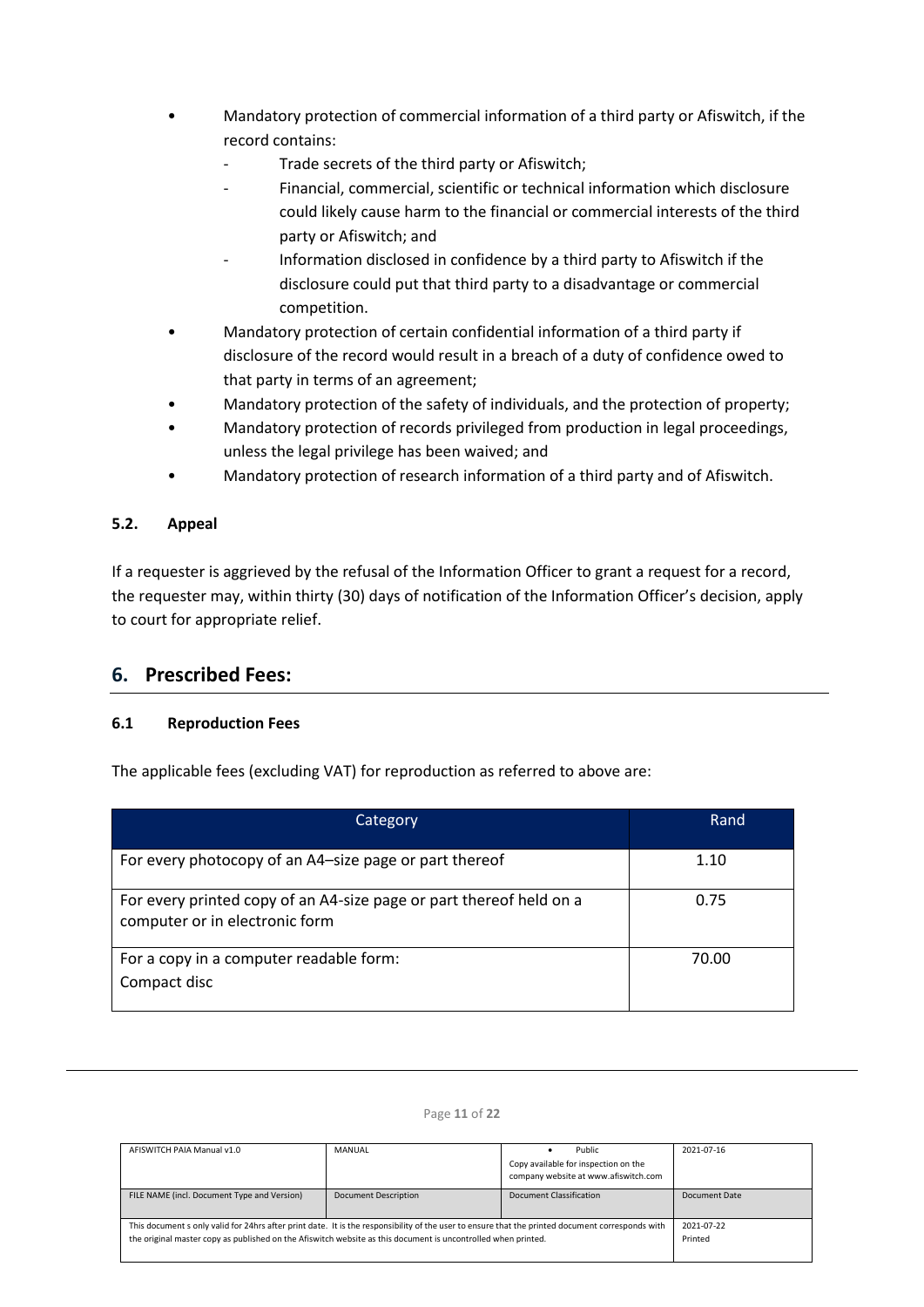| A transcription of visual images, for an A4-size page or part thereof   | 40.00 |
|-------------------------------------------------------------------------|-------|
| For a copy of visual images                                             | 60.00 |
| A transcription of an audio record, for an A4-size page or part thereof | 20.00 |
| For a copy of an audio record                                           | 30.00 |

# **6.2. Request Fee**

A request fee of R50.00 (excluding VAT) is payable upfront where a requester submits a request for access to information on anybody else other than a requestor.

# **6.3. Access Fee**

The applicable fees (excluding VAT) which will be payable are:

| Category                                                                                              | Rand  |
|-------------------------------------------------------------------------------------------------------|-------|
| For every photocopy of an A4-size page or part thereof                                                | 1.10  |
| For every printed copy of an A4-size page or part thereof held on a<br>computer or in electronic form | 0.75  |
| For a copy in a computer readable form:                                                               | 70.00 |
| Compact disc                                                                                          |       |
| A transcription of visual images, for an A4-size page or part thereof                                 | 40.00 |
| For a copy of visual images                                                                           | 60.00 |
| A transcription of an audio record, for an A4-size page or part thereof                               | 20.00 |
| For a copy of an audio record                                                                         | 30.00 |

### **6.4. Postage Fee**

Where a copy of the record needs to be posted the actual postal fee is payable in addition to the applicable fees.

| AFISWITCH PAIA Manual v1.0                                                                                                                       | <b>MANUAL</b>        | Public                                                                       | 2021-07-16    |
|--------------------------------------------------------------------------------------------------------------------------------------------------|----------------------|------------------------------------------------------------------------------|---------------|
|                                                                                                                                                  |                      | Copy available for inspection on the<br>company website at www.afiswitch.com |               |
|                                                                                                                                                  |                      |                                                                              |               |
| FILE NAME (incl. Document Type and Version)                                                                                                      | Document Description | Document Classification                                                      | Document Date |
|                                                                                                                                                  |                      |                                                                              |               |
| This document s only valid for 24hrs after print date. It is the responsibility of the user to ensure that the printed document corresponds with |                      |                                                                              | 2021-07-22    |
| the original master copy as published on the Afiswitch website as this document is uncontrolled when printed.                                    |                      |                                                                              | Printed       |
|                                                                                                                                                  |                      |                                                                              |               |

Page **12** of **22**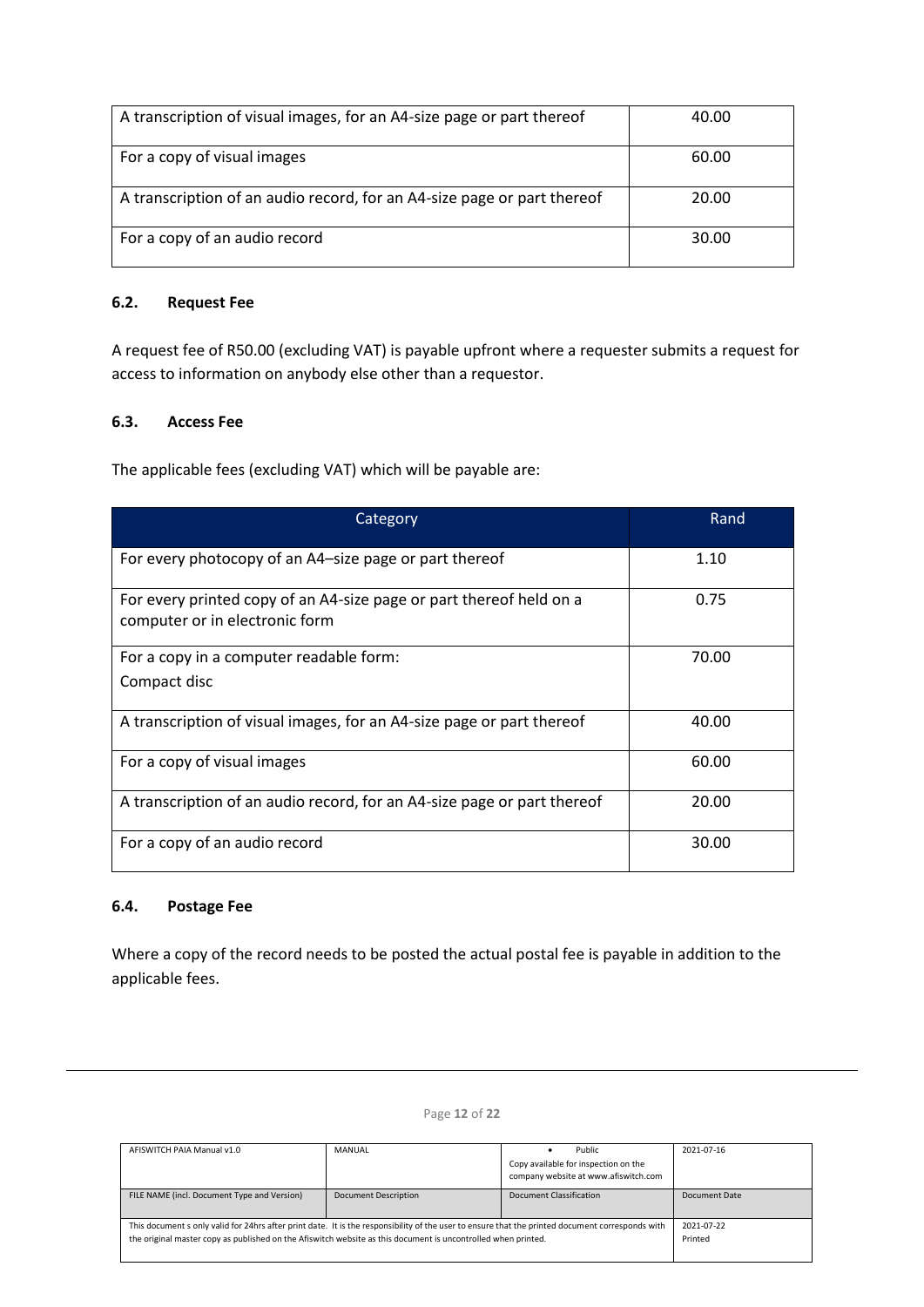# <span id="page-12-0"></span>**7. Sharing of Personal Information**

# **7.1. Afiswitch may share personal information with:**

- Other companies forming part of Afiswitch located outside of South Africa;
- Services providers who perform services on behalf of Afiswitch; and
- Third party suppliers

# **7.2. Afiswitch Security measures to protect personal information with:**

- 7.2.1. Afiswitch takes the security of your data seriously and therefore reasonable technical and organisational measures have been implemented to protect to protect personal information. Afiswitch has internal policies and controls in place to ensure that you data is not lost, accidentally destroyed, misused or disclosed, and is not accessed except by our employees in the proper performance of their duties.
- 7.2.2. Afiswitch will take steps to ensure that third party providers who process personal information on behalf of Afiswitch apply adequate safeguards as required in terms POPIA.

# **7.3. Transborder Flows of Personal Information**

7.3.1. Afiswitch may from time to time transfer personal information to another country for the purposes of rendering services to employees and customers. Afiswitch will take the necessary steps to ensure that services providers and third party operators are bound by laws, binding corporate rules or binding agreements that provide an adequate level of protection and uphold principles for reasonable and lawful processing of personal information in terms of POPIA.

# **7.4. Purpose of Processing of Personal Information**

- 7.4.1 Afiswitch processes Personal Information which includes but it is not limited to the following purposes:
	- Rendering of services to our customers
	- Employee administration
	- Providing or managing any information on products
	- Transacting with our suppliers
	- Maintaining customer records

| AFISWITCH PAIA Manual v1.0                                                                                                                       | MANUAL               | Public                               | 2021-07-16    |
|--------------------------------------------------------------------------------------------------------------------------------------------------|----------------------|--------------------------------------|---------------|
|                                                                                                                                                  |                      | Copy available for inspection on the |               |
|                                                                                                                                                  |                      | company website at www.afiswitch.com |               |
| FILE NAME (incl. Document Type and Version)                                                                                                      | Document Description | Document Classification              | Document Date |
| This document s only valid for 24hrs after print date. It is the responsibility of the user to ensure that the printed document corresponds with |                      |                                      | 2021-07-22    |
| the original master copy as published on the Afiswitch website as this document is uncontrolled when printed.                                    |                      |                                      | Printed       |
|                                                                                                                                                  |                      |                                      |               |

#### Page **13** of **22**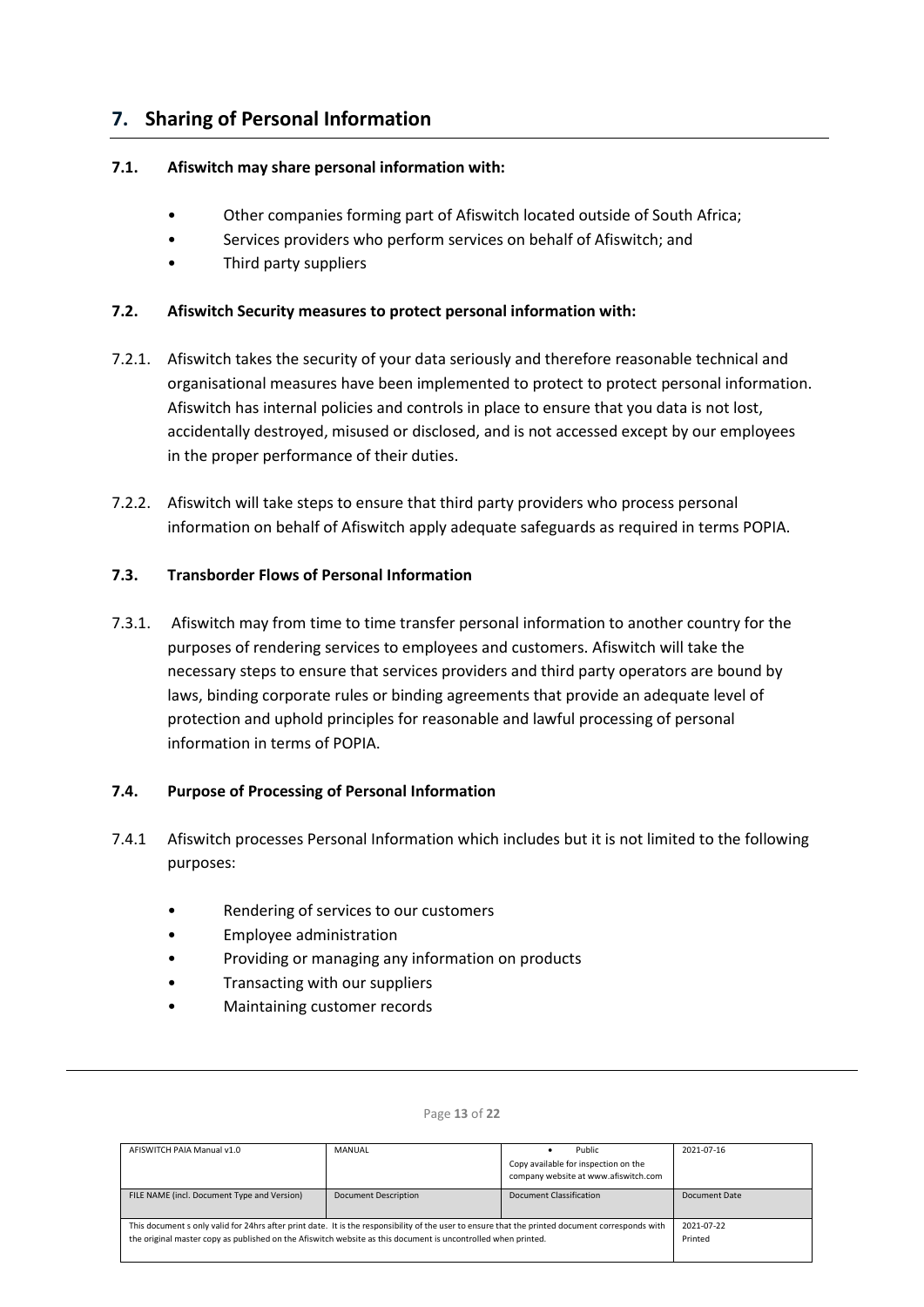- Recruitment purposes
- Apprenticeship and bursary purposes
- Travel purposes
- General administration
- Financial and tax purposes
- Legal purposes
- Health and safety purposes
- Visitor access monitoring purposes
- Managing the premises and facilities
- Investigating of and preventing fraud
- Debt recovery and responding to website enquires

# **7.5 Types of Personal Information**

| <b>Categories individuals and</b> | <b>Categories of personal</b>     | <b>Availability</b>         |
|-----------------------------------|-----------------------------------|-----------------------------|
| juristic entities                 | information held                  |                             |
| Employees                         | ID number<br>$\bullet$            | Not automatically available |
|                                   | Contact details                   |                             |
|                                   | Physical and postal<br>$\bullet$  |                             |
|                                   | address                           |                             |
|                                   | Date of birth<br>٠                |                             |
|                                   | Age<br>٠                          |                             |
|                                   | Disability<br>٠                   |                             |
|                                   | Information<br>٠                  |                             |
|                                   | <b>Employment history</b><br>٠    |                             |
|                                   | Criminal/background<br>٠          |                             |
|                                   | checks                            |                             |
|                                   | Fingerprints<br>٠                 |                             |
|                                   | <b>CVs</b><br>$\bullet$           |                             |
|                                   | <b>Education history</b><br>٠     |                             |
|                                   | <b>Banking details</b><br>٠       |                             |
|                                   | Income tax reference<br>$\bullet$ |                             |
|                                   | number                            |                             |
|                                   | Remuneration and<br>$\bullet$     |                             |
|                                   | benefit information               |                             |
|                                   | (including medical aid,           |                             |

Page **14** of **22**

| AFISWITCH PAIA Manual v1.0                                                                                                                       | MANUAL                      | Public                                                                       | 2021-07-16    |
|--------------------------------------------------------------------------------------------------------------------------------------------------|-----------------------------|------------------------------------------------------------------------------|---------------|
|                                                                                                                                                  |                             | Copy available for inspection on the<br>company website at www.afiswitch.com |               |
| FILE NAME (incl. Document Type and Version)                                                                                                      | <b>Document Description</b> | Document Classification                                                      | Document Date |
|                                                                                                                                                  |                             |                                                                              |               |
| This document s only valid for 24hrs after print date. It is the responsibility of the user to ensure that the printed document corresponds with |                             |                                                                              | 2021-07-22    |
| the original master copy as published on the Afiswitch website as this document is uncontrolled when printed.                                    |                             | Printed                                                                      |               |
|                                                                                                                                                  |                             |                                                                              |               |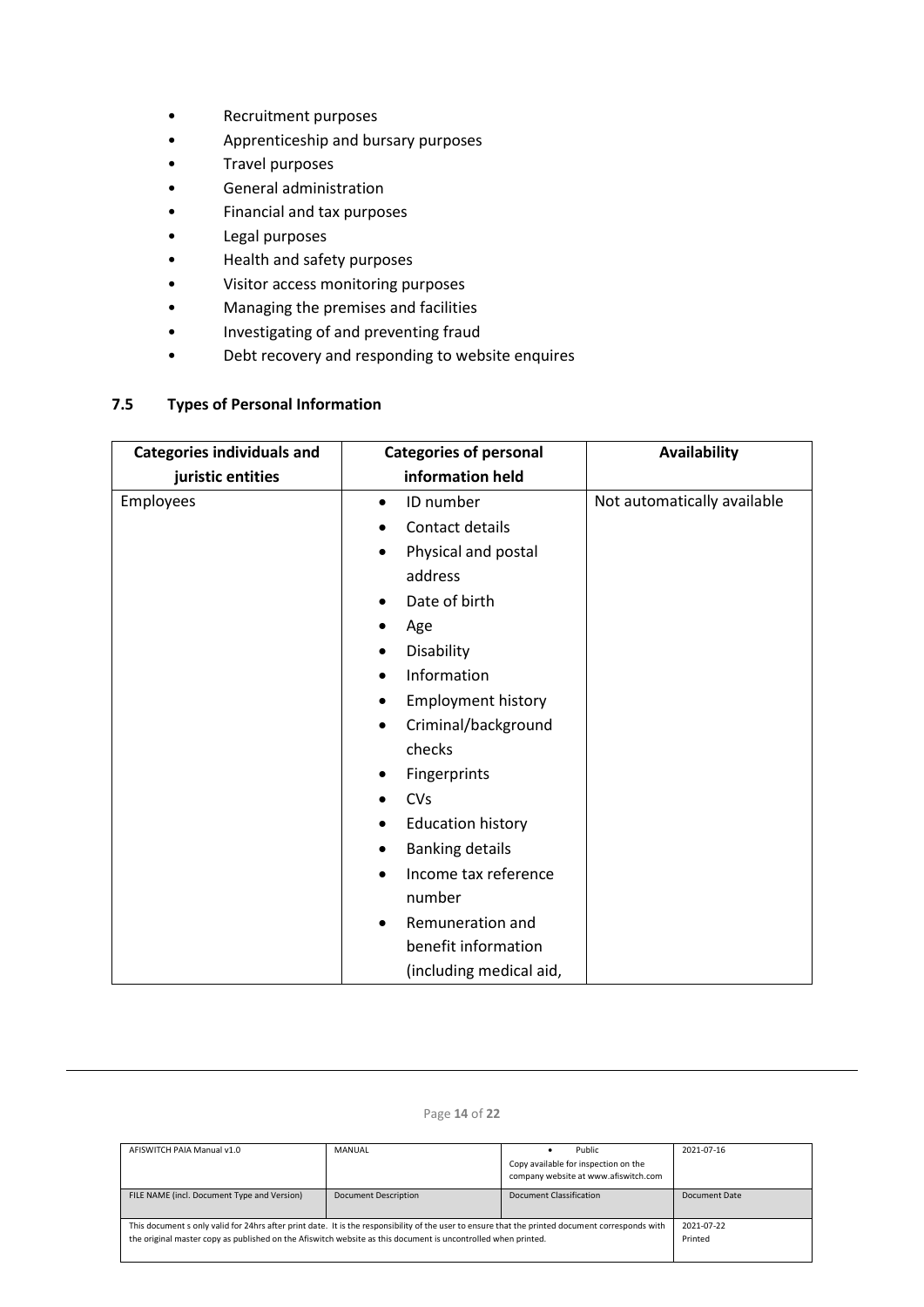|                                    | pension/provident fund<br>information)<br>Details related to<br>employee performance<br>Disciplinary procedures<br>$\bullet$<br>Employee disability<br>information<br>Employee pension and<br>provident fund         |                             |
|------------------------------------|----------------------------------------------------------------------------------------------------------------------------------------------------------------------------------------------------------------------|-----------------------------|
|                                    | information<br>Employee contracts<br>٠<br>Employee performance<br>$\bullet$                                                                                                                                          |                             |
|                                    | records<br>Physical access records                                                                                                                                                                                   |                             |
|                                    | CCTV records<br>Health and safety                                                                                                                                                                                    |                             |
|                                    | records<br>Time and attendance<br>records                                                                                                                                                                            |                             |
| <b>Suppliers/Service Providers</b> | Entity name<br>٠<br>registration number<br>income tax number<br>contact details for<br>representative persons<br><b>FICA documentation</b><br><b>BBB-EE certificates</b><br>Invoices<br>Contractual<br>documentation | Not automatically available |
| <b>Directors and Shareholders</b>  | Name, Surname, ID numbers,<br>Financial information as<br>required for statutory reporting                                                                                                                           | Not automatically available |
| New Job Applicants                 | Name<br>$\bullet$<br>Surname<br>$\bullet$<br>Address<br>Contact details<br><b>Email address</b>                                                                                                                      | Not automatically available |

# Page **15** of **22**

| AFISWITCH PAIA Manual v1.0                                                                                                                                                                                                                                        | MANUAL                      | Public<br>Copy available for inspection on the<br>company website at www.afiswitch.com | 2021-07-16            |
|-------------------------------------------------------------------------------------------------------------------------------------------------------------------------------------------------------------------------------------------------------------------|-----------------------------|----------------------------------------------------------------------------------------|-----------------------|
| FILE NAME (incl. Document Type and Version)                                                                                                                                                                                                                       | <b>Document Description</b> | Document Classification                                                                | Document Date         |
| This document s only valid for 24hrs after print date. It is the responsibility of the user to ensure that the printed document corresponds with<br>the original master copy as published on the Afiswitch website as this document is uncontrolled when printed. |                             |                                                                                        | 2021-07-22<br>Printed |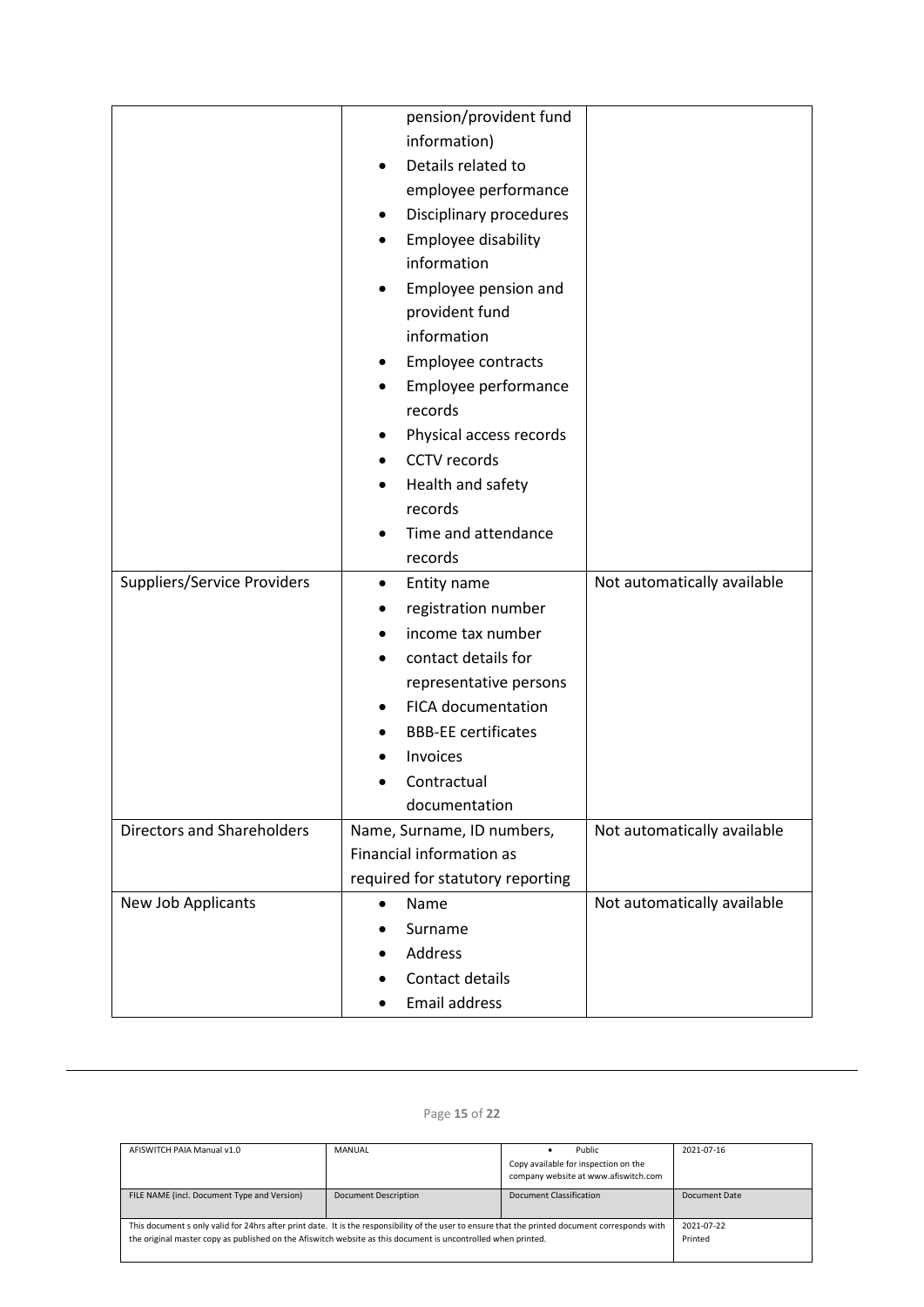|                         | Telephone number<br>$\bullet$         |                             |
|-------------------------|---------------------------------------|-----------------------------|
|                         | Details of qualifications             |                             |
|                         | <b>Skills</b>                         |                             |
|                         | <b>Experiences and</b>                |                             |
|                         | employment history                    |                             |
|                         | Information about your<br>$\bullet$   |                             |
|                         | current level of                      |                             |
|                         | remuneration, including               |                             |
|                         | benefit entitlements,                 |                             |
|                         | whether or not you                    |                             |
|                         | have a disability for                 |                             |
|                         | which Afiswitch needs                 |                             |
|                         | to make reasonable                    |                             |
|                         | adjustments during the                |                             |
|                         | recruitment process,                  |                             |
|                         | and information about                 |                             |
|                         | your entitlement to                   |                             |
|                         | work in South Africa                  |                             |
| <b>Website Visitors</b> | Name<br>$\bullet$                     |                             |
|                         | <b>Email address</b>                  |                             |
|                         | Company name                          |                             |
|                         | Job title and telephone<br>$\bullet$  |                             |
|                         | number                                |                             |
| <b>Visitors</b>         | Physical access records<br>$\bullet$  | Not automatically available |
|                         | <b>Electronic access</b><br>$\bullet$ |                             |
|                         | records scans and CCTV                |                             |
|                         | records                               |                             |
| Children                | Name<br>$\bullet$                     | Not automatically available |
|                         | Address and contact                   |                             |
|                         | details                               |                             |
|                         | <b>Birth certificates</b>             |                             |
|                         | Age                                   |                             |
|                         | Child medical                         |                             |
|                         | information                           |                             |

| Page 16 of 22 |  |  |  |
|---------------|--|--|--|
|---------------|--|--|--|

| AFISWITCH PAIA Manual v1.0                                                                                                                       | MANUAL                      | Public                               | 2021-07-16    |
|--------------------------------------------------------------------------------------------------------------------------------------------------|-----------------------------|--------------------------------------|---------------|
|                                                                                                                                                  |                             | Copy available for inspection on the |               |
|                                                                                                                                                  |                             | company website at www.afiswitch.com |               |
| FILE NAME (incl. Document Type and Version)                                                                                                      | <b>Document Description</b> | Document Classification              | Document Date |
|                                                                                                                                                  |                             |                                      |               |
| This document s only valid for 24hrs after print date. It is the responsibility of the user to ensure that the printed document corresponds with |                             |                                      | 2021-07-22    |
| the original master copy as published on the Afiswitch website as this document is uncontrolled when printed.                                    |                             |                                      | Printed       |
|                                                                                                                                                  |                             |                                      |               |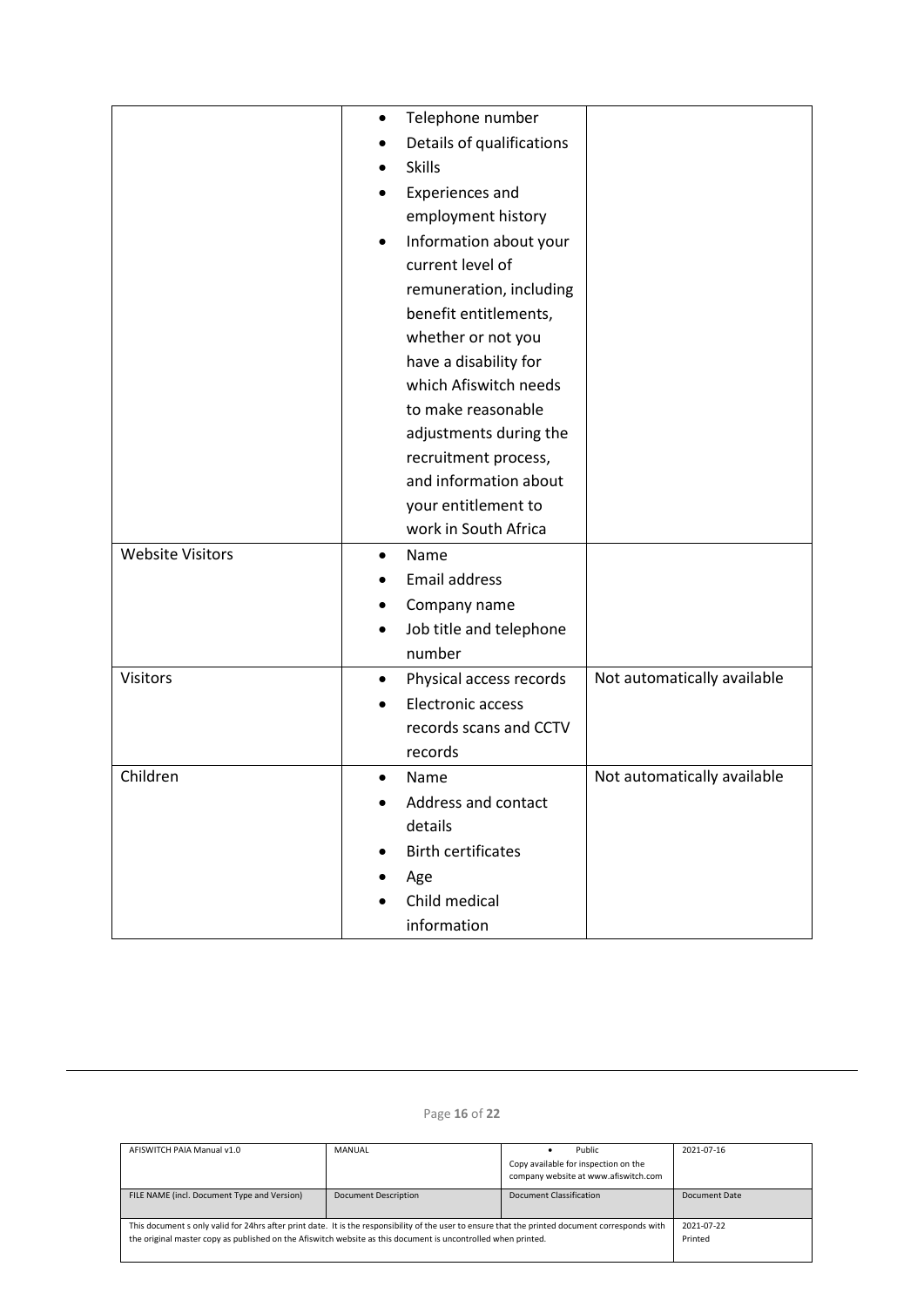## **Annexure A**

## **PAIA REQUEST FOR ACCESS TO RECORD FORM v1.0 2015**

# **REQUEST FOR ACCESS TO A RECORD IN TERMS OF SEC 53(1) of the PROMOTION OF ACCESS TO INFORMATION ACT 2 of 2000**

1. Particulars of Private Body requesting access to the record:

| <b>Contact details:</b>        |  |
|--------------------------------|--|
| <b>Chief Executive Officer</b> |  |
| (as defined in the Act)        |  |
| <b>Information Officer</b>     |  |
| Postal address                 |  |
|                                |  |
|                                |  |
| Physical address               |  |
|                                |  |
|                                |  |
| Phone number                   |  |
| Fax number                     |  |
| E-mail address                 |  |
| Website address                |  |

- 2. Particulars of an individual person requesting access to the record
	- The particulars of the person who requests access to the record must be recorded below.
	- Furnish an address and/or fax number in the Republic of South Africa to which information must be sent.
	- Proof of identity is required from both the requester and any person or any party acting on behalf of the requester. The original identity document or such other proof satisfactory to the Chief Executive Officer or Information Officer will need to be presented with this request by the requester or the requester's representative before the request will be processed.
	- If the request is made on behalf of another person, proof of the capacity in which the request is made, is also to be presented with this request

| AFISWITCH PAIA Manual v1.0                                                                                                                       | <b>MANUAL</b>               | Public                               | 2021-07-16    |
|--------------------------------------------------------------------------------------------------------------------------------------------------|-----------------------------|--------------------------------------|---------------|
|                                                                                                                                                  |                             | Copy available for inspection on the |               |
|                                                                                                                                                  |                             | company website at www.afiswitch.com |               |
| FILE NAME (incl. Document Type and Version)                                                                                                      | <b>Document Description</b> | Document Classification              | Document Date |
|                                                                                                                                                  |                             |                                      |               |
| This document s only valid for 24hrs after print date. It is the responsibility of the user to ensure that the printed document corresponds with |                             |                                      | 2021-07-22    |
| the original master copy as published on the Afiswitch website as this document is uncontrolled when printed.                                    |                             |                                      | Printed       |
|                                                                                                                                                  |                             |                                      |               |

#### Page **17** of **22**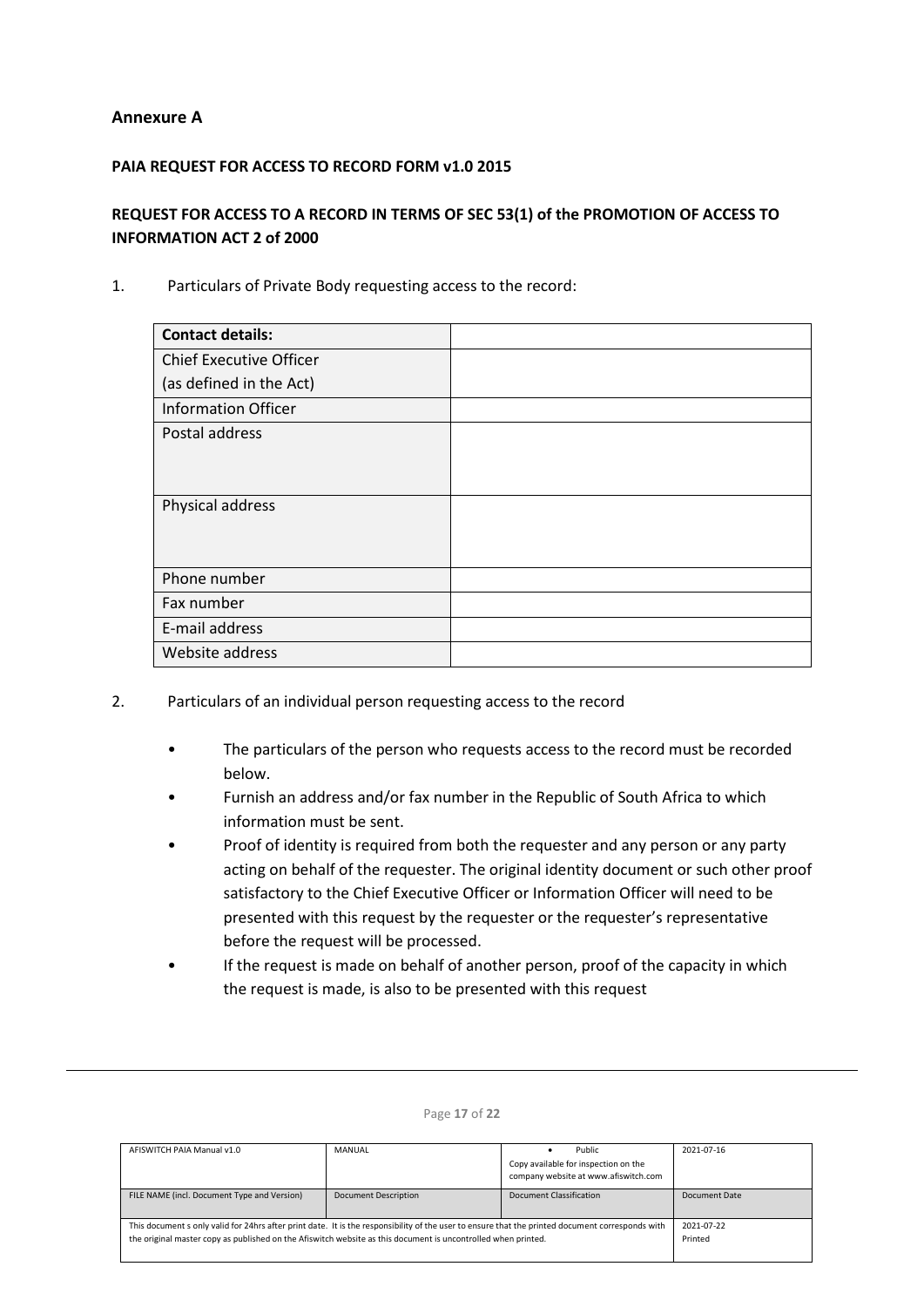## DETAILS OF REQUESTER

| Surname          |  |
|------------------|--|
| Full names       |  |
| Identity number  |  |
| Postal address   |  |
| Telephone number |  |
| Fax number       |  |
| E-mail address   |  |

If a request is made on behalf of another person the requester is obliged to identify him / herself and to provide proof of the mandate under which the request is made, to the satisfaction of the Information Officer.

### 3. Particulars of person on whose behalf request is made

| Surname         |  |
|-----------------|--|
| Name            |  |
| Identity number |  |

### 4. Particulars of record

- Provide full particulars of the record to which access is requested, including the reference number if that is known to you, to enable the record to be located.
- If the provided space is inadequate, please continue on a separate folio and attach it to this form. The requester must sign all the additional folios.
- The requester's attention is drawn to the grounds on which the private body must or may refuse access to a record (in certain instances this may be mandatory, in others it may be discretionary):
	- Mandatory protection of the privacy of a third party who is a natural person (human being);
	- Mandatory protection of certain confidential information of a third party;
	- Mandatory protection of commercial information of third party;
	- Mandatory protection of the safety of individuals, and the protection of property;
	- Mandatory protection of records privileged from production in legal proceedings;
	- Commercial information of a private body;

| AFISWITCH PAIA Manual v1.0                                                                                                                       | <b>MANUAL</b>               | Public                               | 2021-07-16    |
|--------------------------------------------------------------------------------------------------------------------------------------------------|-----------------------------|--------------------------------------|---------------|
|                                                                                                                                                  |                             | Copy available for inspection on the |               |
|                                                                                                                                                  |                             | company website at www.afiswitch.com |               |
| FILE NAME (incl. Document Type and Version)                                                                                                      | <b>Document Description</b> | Document Classification              | Document Date |
|                                                                                                                                                  |                             |                                      |               |
| This document s only valid for 24hrs after print date. It is the responsibility of the user to ensure that the printed document corresponds with |                             |                                      | 2021-07-22    |
| the original master copy as published on the Afiswitch website as this document is uncontrolled when printed.                                    |                             |                                      | Printed       |
|                                                                                                                                                  |                             |                                      |               |

#### Page **18** of **22**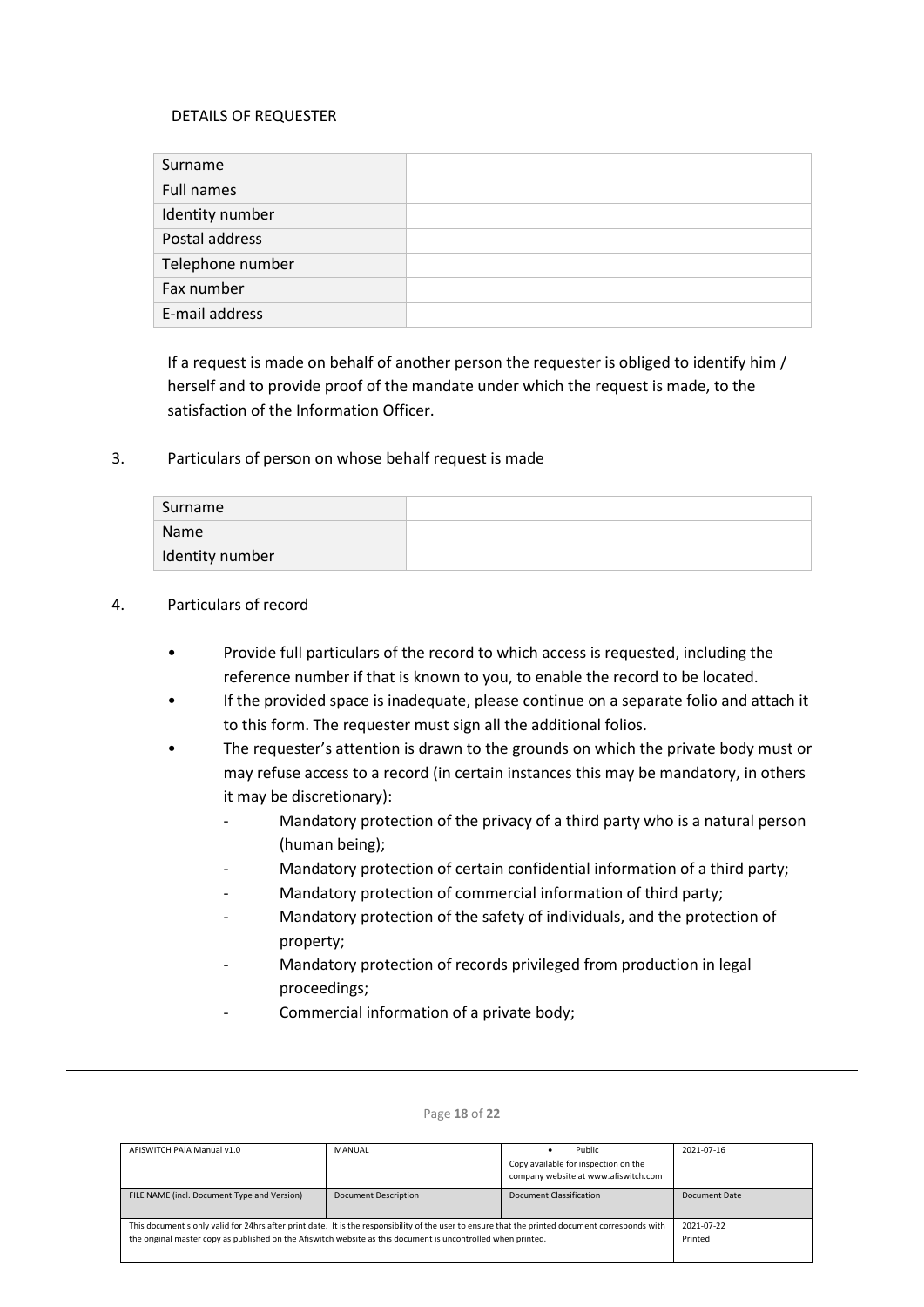- Mandatory protection of research information of a third party and a private body.

## DESCRIPTION OF RECORD AND/OR PART OF RECORD

| Category | <b>Description of record</b> |
|----------|------------------------------|
|          |                              |
|          |                              |

Notes to Particular of record:

- Your indication as to the required form of access depends on the form in which the record is available.
- Access in the form requested may be refused in certain circumstances. In such a case you will be informed if access will be granted in another form.
- The fee payable for access to the record, if any, will be determined partly by the form in which access is requested.

|                                                                                        | Mark the appropriate box with an "X".         |              |                              |               |                                                                                            |  |
|----------------------------------------------------------------------------------------|-----------------------------------------------|--------------|------------------------------|---------------|--------------------------------------------------------------------------------------------|--|
| 1.                                                                                     | If the record is in written or printed form - |              |                              |               |                                                                                            |  |
| copy of record*                                                                        |                                               |              | inspection of record         |               |                                                                                            |  |
| 2.                                                                                     | If record consists of visual images -         |              |                              |               |                                                                                            |  |
|                                                                                        |                                               |              |                              |               | (This includes photographs, slides, video recordings, computer-generated images, sketches, |  |
| $etc.$ )                                                                               |                                               |              |                              |               |                                                                                            |  |
| view the                                                                               |                                               | copy of the  |                              | transcription |                                                                                            |  |
| images                                                                                 |                                               | images*      |                              | of the        |                                                                                            |  |
|                                                                                        |                                               | images*      |                              |               |                                                                                            |  |
| If the record consists of recorded words or information which can be reproduced<br>3.  |                                               |              |                              |               |                                                                                            |  |
| in sound -                                                                             |                                               |              |                              |               |                                                                                            |  |
| listen to the soundtrack                                                               |                                               |              | transcription of soundtrack* |               |                                                                                            |  |
| (audio cassette)                                                                       |                                               |              | (written or printed          |               |                                                                                            |  |
|                                                                                        |                                               |              | document)                    |               |                                                                                            |  |
| If the record is held on computer or in an electronic or machine-readable form -<br>4. |                                               |              |                              |               |                                                                                            |  |
| printed copy                                                                           |                                               | printed copy |                              | copy in       |                                                                                            |  |
| of record*                                                                             |                                               | οf           |                              | computer      |                                                                                            |  |
|                                                                                        |                                               | information  |                              | readable      |                                                                                            |  |
| format*<br>derived                                                                     |                                               |              |                              |               |                                                                                            |  |

| AFISWITCH PAIA Manual v1.0                                                                                                                                                                                                                                        | MANUAL                      | Public<br>Copy available for inspection on the<br>company website at www.afiswitch.com | 2021-07-16            |
|-------------------------------------------------------------------------------------------------------------------------------------------------------------------------------------------------------------------------------------------------------------------|-----------------------------|----------------------------------------------------------------------------------------|-----------------------|
| FILE NAME (incl. Document Type and Version)                                                                                                                                                                                                                       | <b>Document Description</b> | Document Classification                                                                | Document Date         |
| This document s only valid for 24hrs after print date. It is the responsibility of the user to ensure that the printed document corresponds with<br>the original master copy as published on the Afiswitch website as this document is uncontrolled when printed. |                             |                                                                                        | 2021-07-22<br>Printed |

#### Page **19** of **22**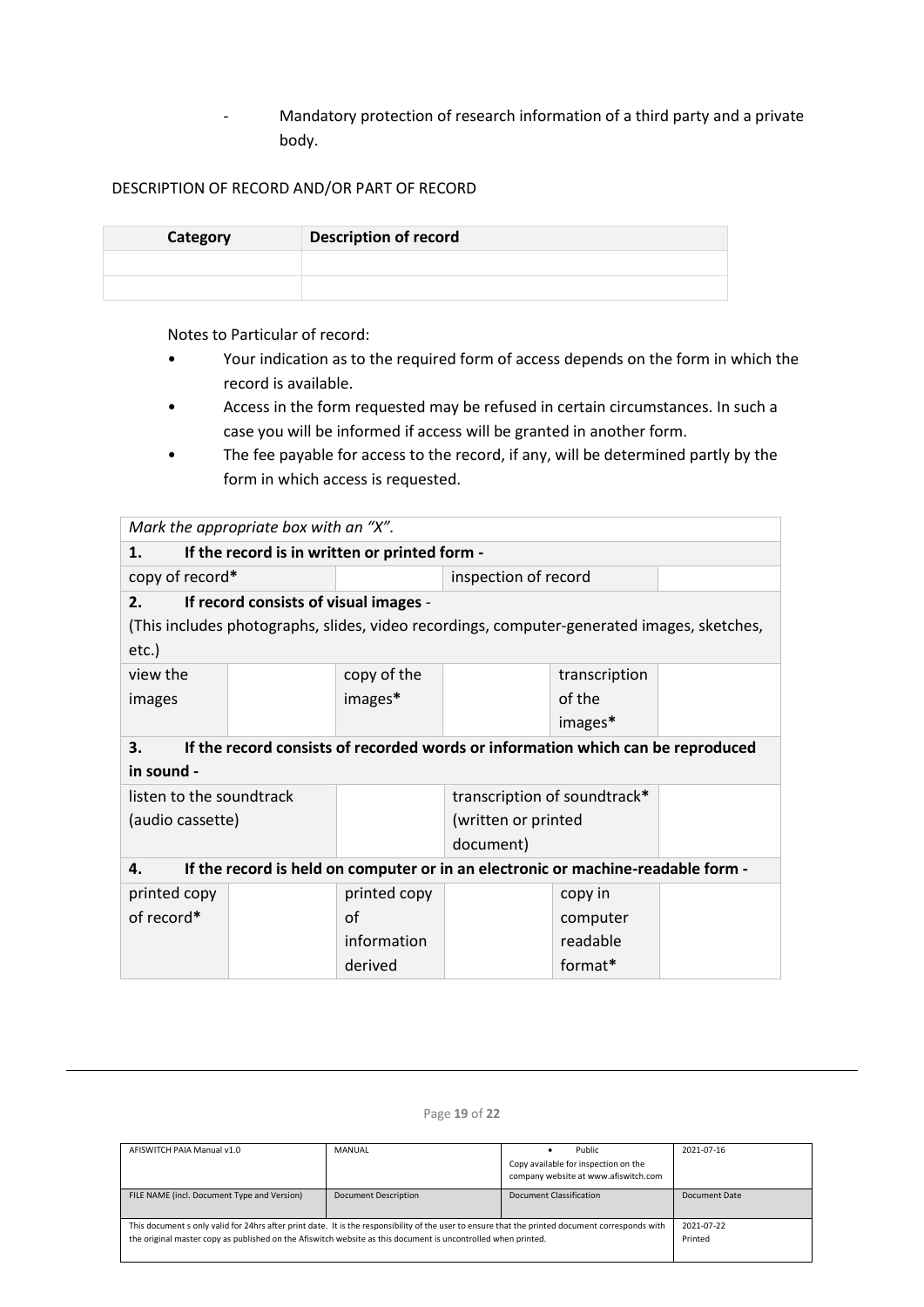| Do you wish the copy or transcription to be posted to you?        | Yes | No |
|-------------------------------------------------------------------|-----|----|
| <b>Note:</b> If you requested a copy or transcription of a record |     |    |
| (above), a postal fee is payable.                                 |     |    |

## 5. Fees

- A request for access to a record, other than record containing personal information about yourself, will be processed only after a request fee (currently R50.00) has been paid.
- If the prescribed request fee is amended, you will be notified of the amount required to be paid as the request fee.
- The fee payable for access to a record depends on the form in which access is required and the reasonable time required to search for and prepare a record.
- If you qualify for exemption of the payment of any fee, please state the reason, therefore.

| (mark the appropriate box) | The requester qualifies for an exemption in payment of fees | Yes | No |
|----------------------------|-------------------------------------------------------------|-----|----|
| Reason                     |                                                             |     |    |
|                            |                                                             |     |    |
|                            |                                                             |     |    |
|                            |                                                             |     |    |
|                            |                                                             |     |    |
|                            |                                                             |     |    |
|                            |                                                             |     |    |

### 6. Form of access to record

If you are prevented by a disability to read, view or listen to the record in the form of access provided for in 1 to 4 hereunder, state your disability and indicate in which form the record is required.

| Disability:                       |  |
|-----------------------------------|--|
| Form in which record is required? |  |

| AFISWITCH PAIA Manual v1.0                                                                                                                                                                                                                                        | <b>MANUAL</b>         | Public                                                                       | 2021-07-16    |
|-------------------------------------------------------------------------------------------------------------------------------------------------------------------------------------------------------------------------------------------------------------------|-----------------------|------------------------------------------------------------------------------|---------------|
|                                                                                                                                                                                                                                                                   |                       | Copy available for inspection on the<br>company website at www.afiswitch.com |               |
| FILE NAME (incl. Document Type and Version)                                                                                                                                                                                                                       | Document Description  | Document Classification                                                      | Document Date |
| This document s only valid for 24hrs after print date. It is the responsibility of the user to ensure that the printed document corresponds with<br>the original master copy as published on the Afiswitch website as this document is uncontrolled when printed. | 2021-07-22<br>Printed |                                                                              |               |

#### Page **20** of **22**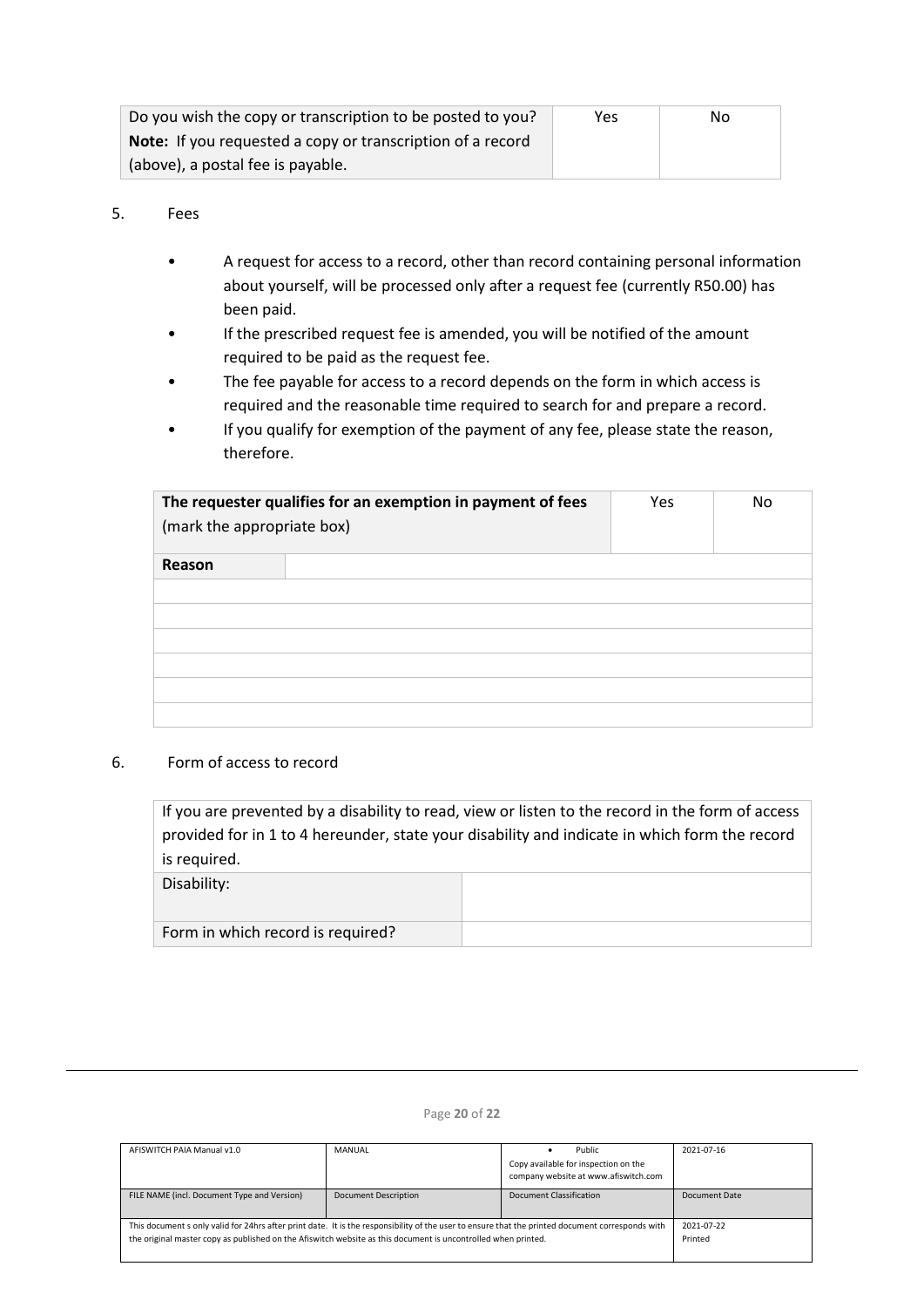7. Details of the right to be exercised and/or protected.

Indicate which right is to be exercised or protected \*

Explain why the requested record is required for the exercising or protection of the aforementioned right \*

\* NOTE:

If the provided space is inadequate please continue on a separate folio and attach it to this form. The requester must sign all the additional folios.

| AFISWITCH PAIA Manual v1.0                                                                                                                       | <b>MANUAL</b>               | Public                               | 2021-07-16    |
|--------------------------------------------------------------------------------------------------------------------------------------------------|-----------------------------|--------------------------------------|---------------|
|                                                                                                                                                  |                             | Copy available for inspection on the |               |
|                                                                                                                                                  |                             | company website at www.afiswitch.com |               |
| FILE NAME (incl. Document Type and Version)                                                                                                      | <b>Document Description</b> | Document Classification              | Document Date |
|                                                                                                                                                  |                             |                                      |               |
| This document s only valid for 24hrs after print date. It is the responsibility of the user to ensure that the printed document corresponds with |                             |                                      | 2021-07-22    |
| the original master copy as published on the Afiswitch website as this document is uncontrolled when printed.                                    |                             |                                      | Printed       |
|                                                                                                                                                  |                             |                                      |               |

### Page **21** of **22**